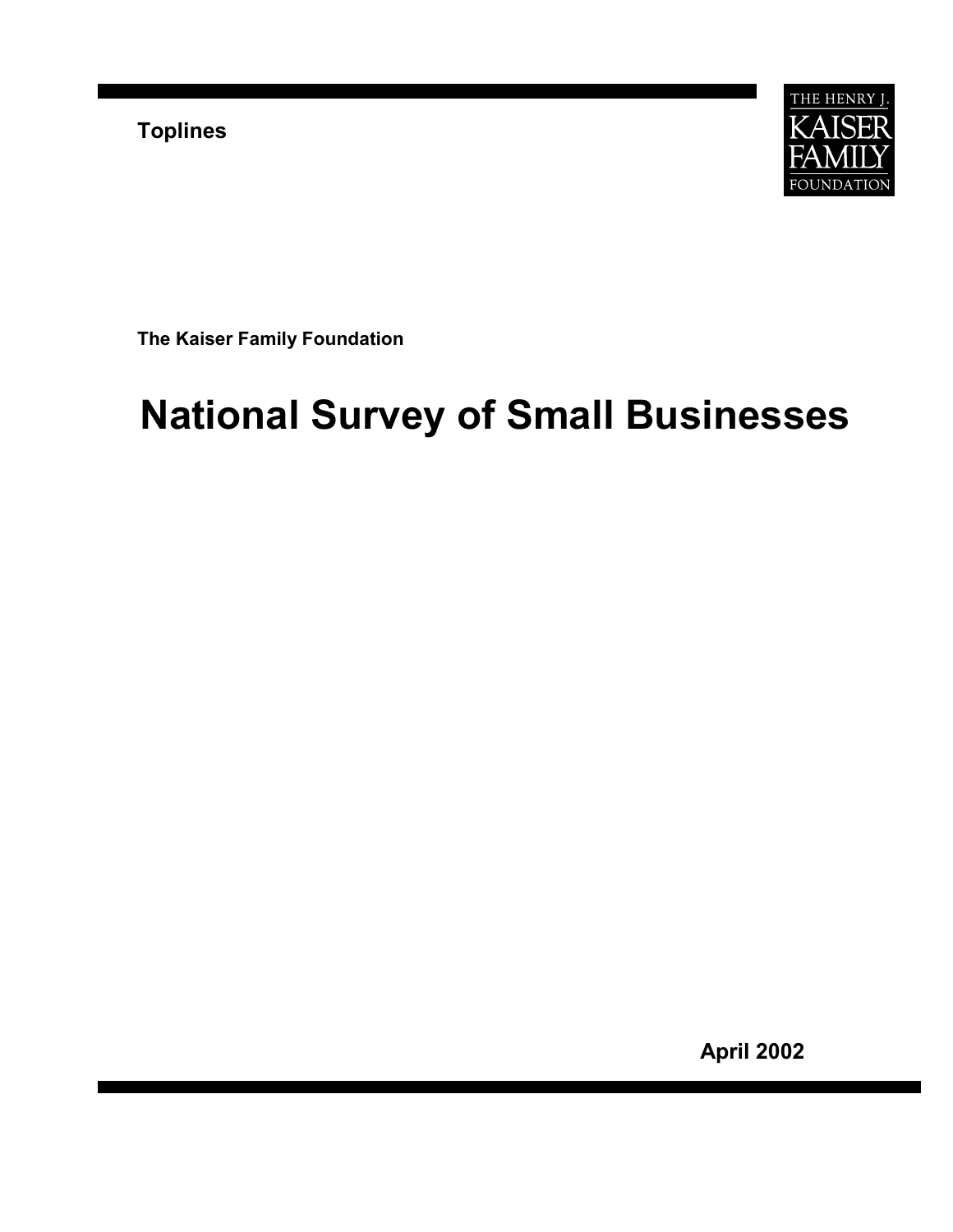# **Methodology**

The Kaiser Family Foundation's *National Survey of Small Businesses* reports findings from a random representative sample of 805 small business owners and top executives of United States companies and organizations with 3 to 24 employees. Both for-profit companies and non-profit organizations were included in the sample while government and public institutions were excluded. If the company or organization operated out of more than one location, the total number of employees across all locations was used to determine if the company was eligible for the sample.

Researchers at the Foundation designed and analyzed the survey. Fieldwork was conducted between May 17 and July 9, 2001 by Princeton Survey Research (PSRA). The margin of sampling error is  $+/- 4$  percentage points for the total sample,  $+/- 4$  percentage points for small organizations (3 to 9 employees), and +/- 6 percentage points for large organizations (10 to 24 employees). For results based on subsets of respondents the margin of error is higher. Note that in addition to sampling error there are other possible sources of measurement error.

NOTE: Percentages may not add to 100% due to rounding.

*The Kaiser Family Foundation is an independent, national health philanthropy dedicated to providing information and analysis on health issues to policymakers, the media, and the general public. The Foundation is not associated with Kaiser Permanente or Kaiser Industries.*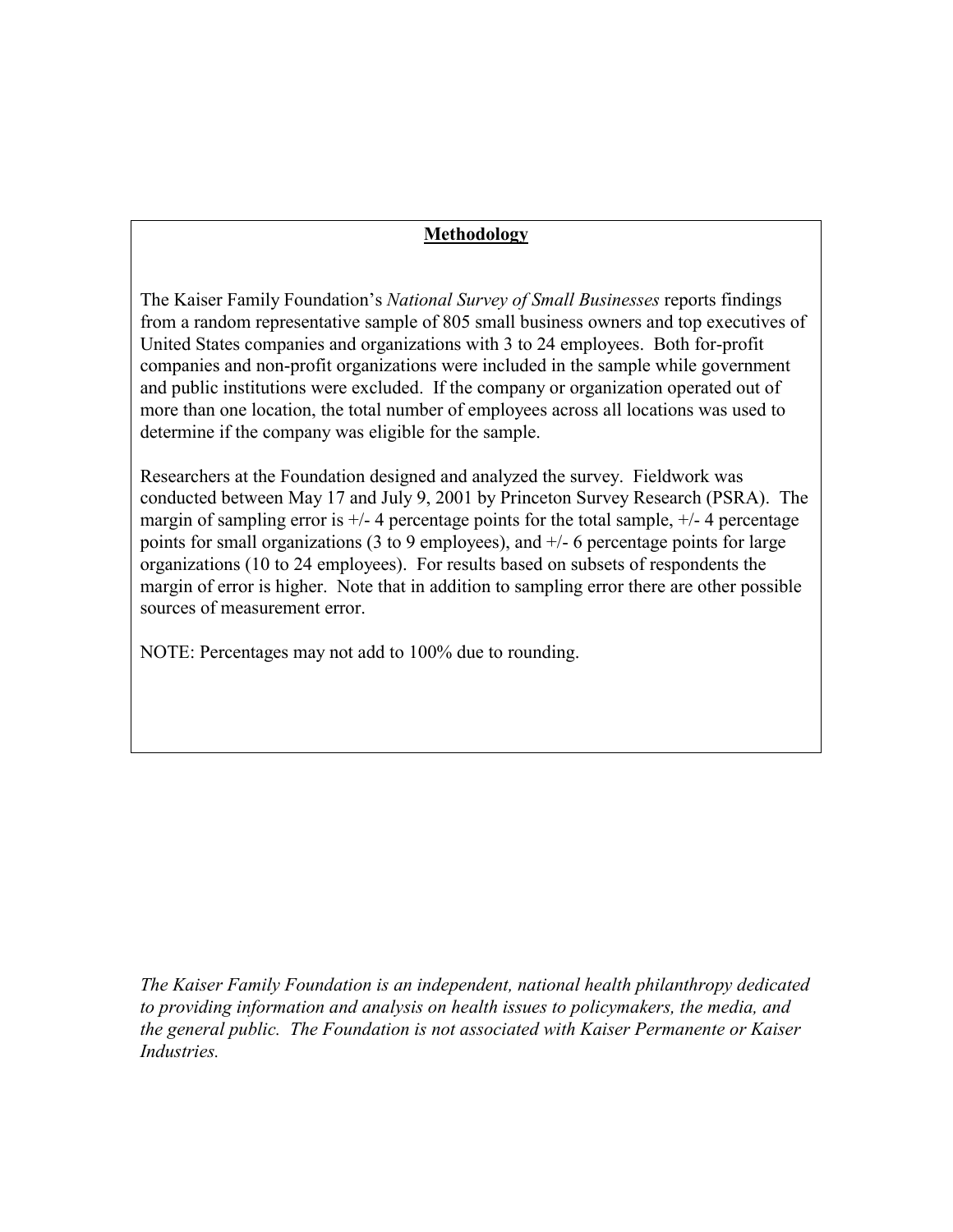**RESPONDENT INTRODUCTION:** Hello, my name is and I'm calling for Princeton Survey Research.We're conducting an important national survey about issues facing U.S. employers, sponsored by a major non-profit foundation. As a token of our appreciation, we'll be happy to send you a copy of our survey findings. **IF NECESSARY ADD:**  The survey is for research purposes only – we're not trying to sell you anything.

- S1. To begin, I have just a few general questions about…**(INSERT NAME OF COMPANY/ORGANIZATION)**. Is it a private, for-profit company, or a private, nonprofit organization?
	- 87 For-profit company/professional practice
	- 13 Non-profit organization
	- 0 Government/public institution
- S2. Does the company (organization) operate out of one location, OR does it have branch offices or other locations in the United States in addition to the headquarters or main offices?
	- 89 Operates out of one location
	- 11 Has branch offices/other locations
- S3. What is the TOTAL number of employees…**(IF S2=2, ADD:** at ALL locations and branch offices within the United States**)** who are now on the company's (organization's) payroll? **PROBE, IF NECESSARY:** Just your best estimate. It's okay to give me an approximate number.

Number of Employees

- 77 Total 3-9 employees
	- *22 3 employees*
	- *55 4-9 employees*
- 23 10-24 employees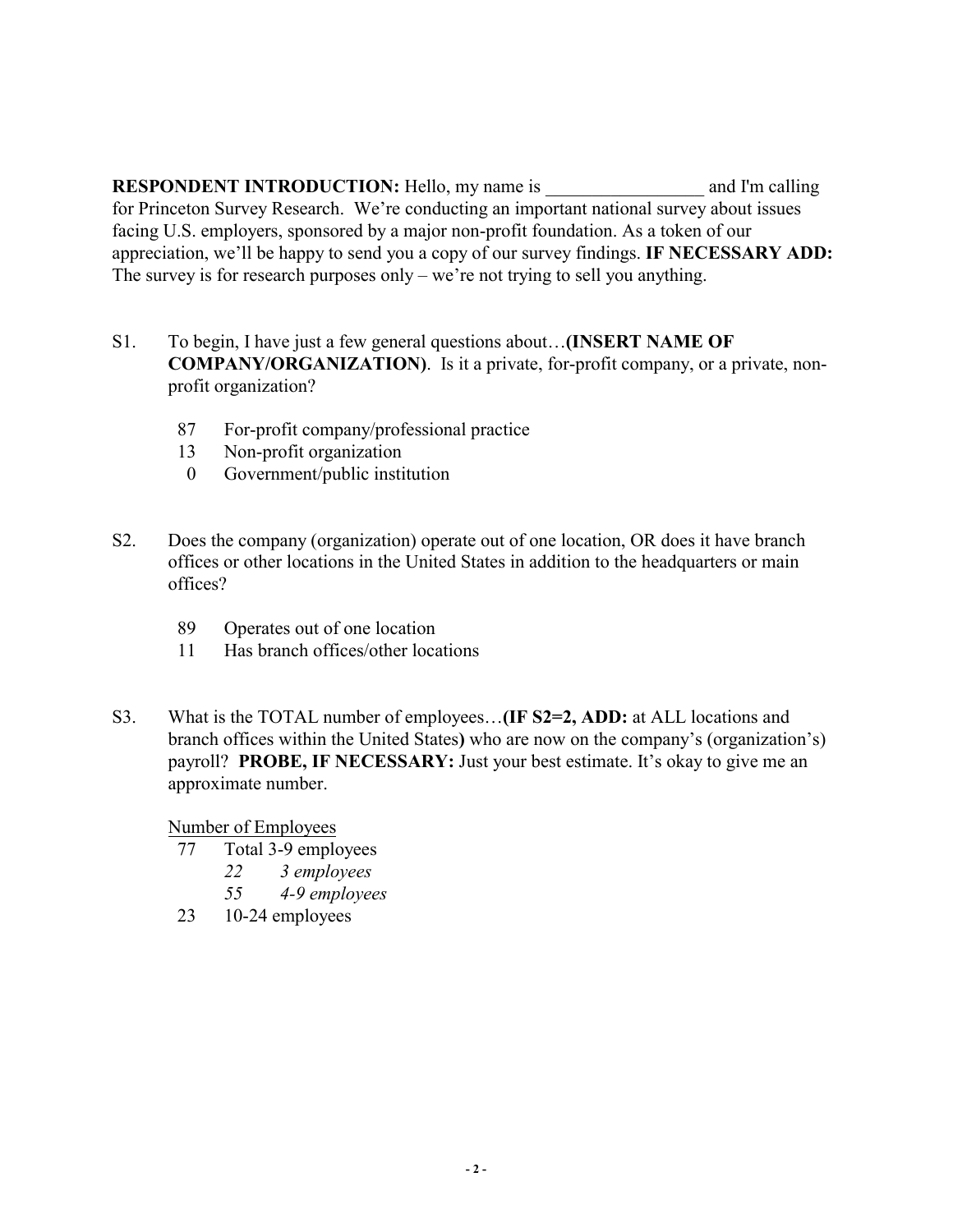# **MAIN INTERVIEW**

- 1. Thinking about the FUTURE of your company (organization). Overall, are you…
	- 63 Very optimistic
	- 29 Somewhat optimistic
	- 5 Not too optimistic
	- 3 Not at all optimistic
	- \* Don't know/Refused
- 2. On another subject, we'd like your views on this country's health care system... Please tell me if you are very satisfied, somewhat satisfied, somewhat dissatisfied, or very dissatisfied with each of the following. (First,) what about... **(INSERT--READ AND RANDOMIZE)**

**READ FOR FIRST ITEM, THEN REPEAT AS NECESSARY:** Are you very satisfied, somewhat satisfied, somewhat dissatisfied, or very dissatisfied with this?

|                                                                                                                       | Very<br>Satisfied | Somewhat<br>Satisfied | Somewhat<br>Dissatisfied | Very<br>Dissatisfied | DK/<br>Ref. |
|-----------------------------------------------------------------------------------------------------------------------|-------------------|-----------------------|--------------------------|----------------------|-------------|
| a. The quality of health<br>care available for you<br>and your employees                                              | 32                | 35                    | 13                       | 12                   | 8           |
| b. The cost of health<br>care and health<br>insurance                                                                 | 13                | 16                    | 23                       | 43                   | 4           |
| c. Administrative ease<br>in purchasing<br>employee health<br>insurance and<br>submitting claims for<br>reimbursement | 21                | 32                    | 15                       | 17                   | 15          |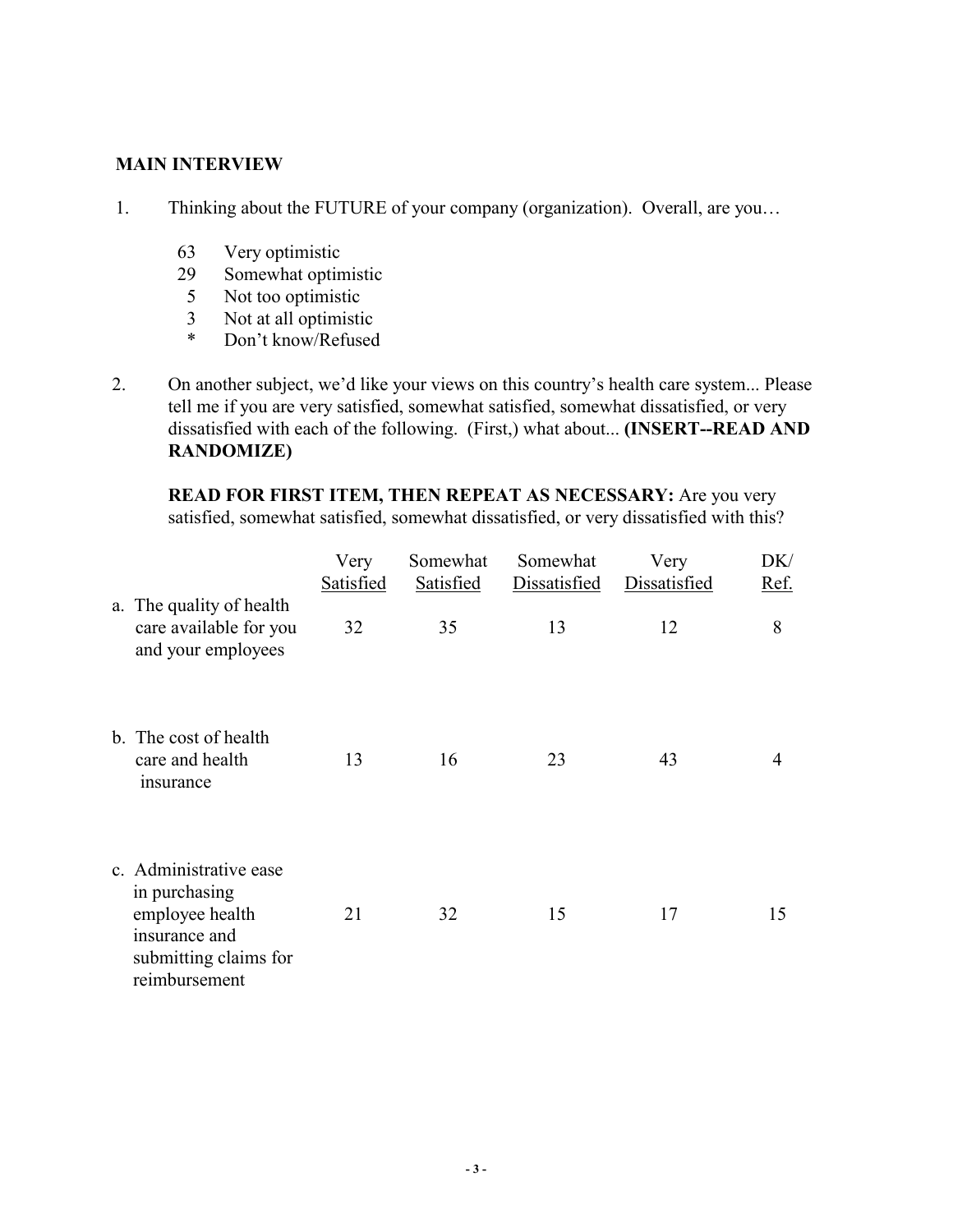3. Now I'm going to read you some different ways to guarantee health insurance for more Americans. As I read each one, please tell me whether you would favor or oppose it. (First,) would you favor or oppose...**(INSERT – READ AND RANDOMIZE)** 

|                                                                                                                                                                                                                                                       | Favor | <b>Oppose</b> | DK/Ref. |
|-------------------------------------------------------------------------------------------------------------------------------------------------------------------------------------------------------------------------------------------------------|-------|---------------|---------|
| a. A national health plan, financed by<br>taxpayers, in which all Americans<br>would get their insurance from a<br>single government plan                                                                                                             | 40    | 50            | 9       |
| b. Offering uninsured Americans<br>income tax deductions, tax credits,<br>or other financial assistance to help<br>them purchase private health<br>insurance on their own                                                                             | 75    | 20            | 5       |
| c. Expanding Medicare to cover<br>people under age 65 who do not<br>have health insurance                                                                                                                                                             | 54    | 37            | 8       |
| d. Expanding state government<br>programs for low-income people,<br>such as Medicaid (IN CA.:<br>Medi-Cal) and the Children's<br>Health Insurance Program (IN CA:<br>Healthy Families), to provide<br>coverage for people without health<br>insurance | 67    | 28            | 5       |
| e. Offering additional tax credits to<br>small businesses to help them<br>purchase private health care<br>insurance for their employees                                                                                                               | 89    | 8             | 3       |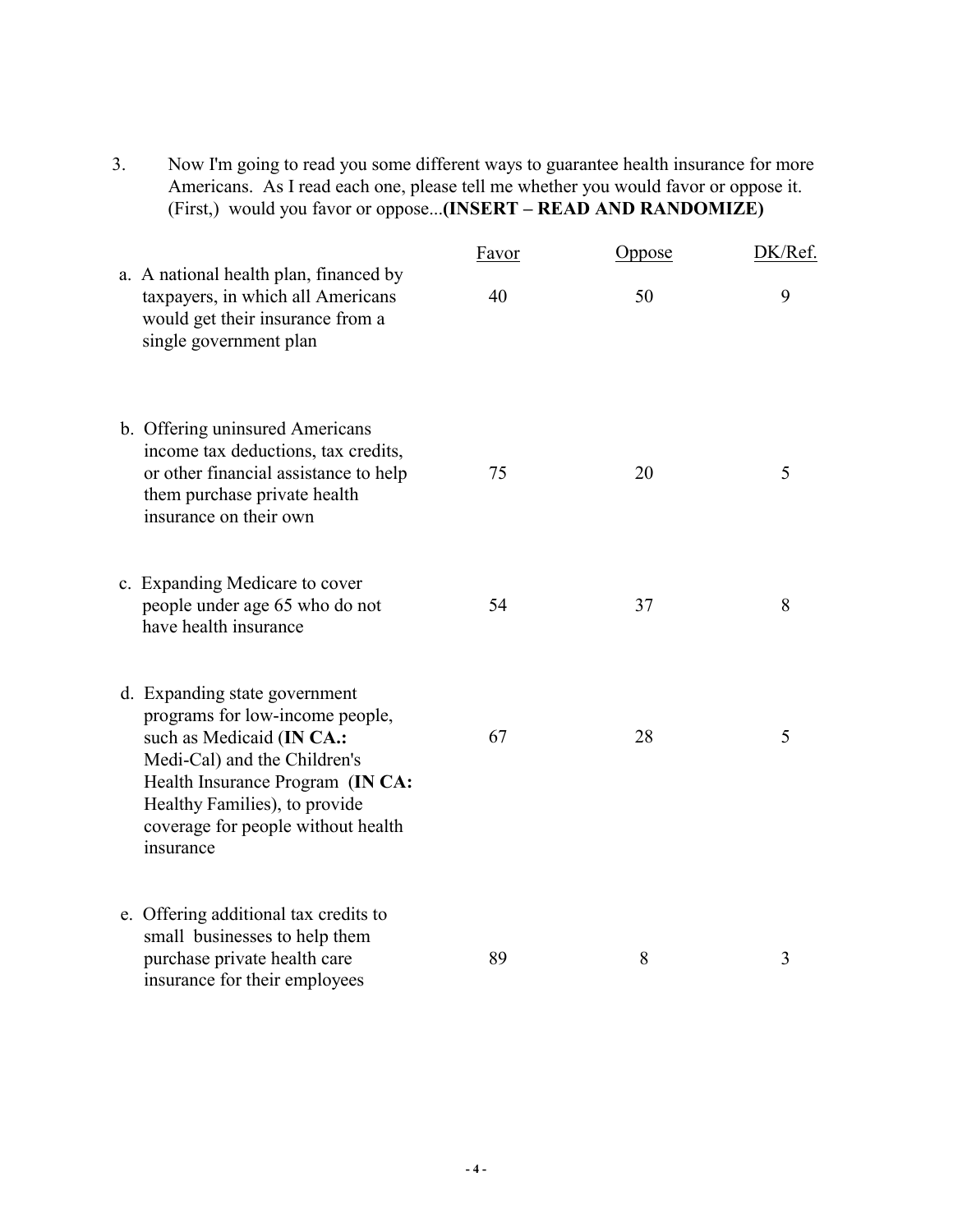- 4. As you may know, a few years ago Congress passed a law to help states cover uninsured children. Do you favor or oppose this government-subsidized health insurance coverage for children?
	- 83 Favor
	- 13 Oppose
	- 5 Don't know/Refused
- 5. Keeping in mind that it would cost the government and the taxpayers' money, would you favor or oppose extending this government-subsidized health insurance coverage to THE PARENTS of the insured child as well?
	- 40 Favor
	- 50 Oppose
	- 10 Don't know/Refused
- 6. In your opinion, would most people be better off if they got their health insurance policy through the place where they work OR if they purchased health insurance on their own?
	- 61 Place where they work
	- 24 Purchased their own
	- 7 No difference **(VOL.)**
	- 8 Don't know/Refused
- 7. Are ANY of your employees NOW offered health insurance coverage that is paid for, at least in part, by your company (organization)?
	- 60 Yes
	- 40 No
	- 0 Don't know/Refused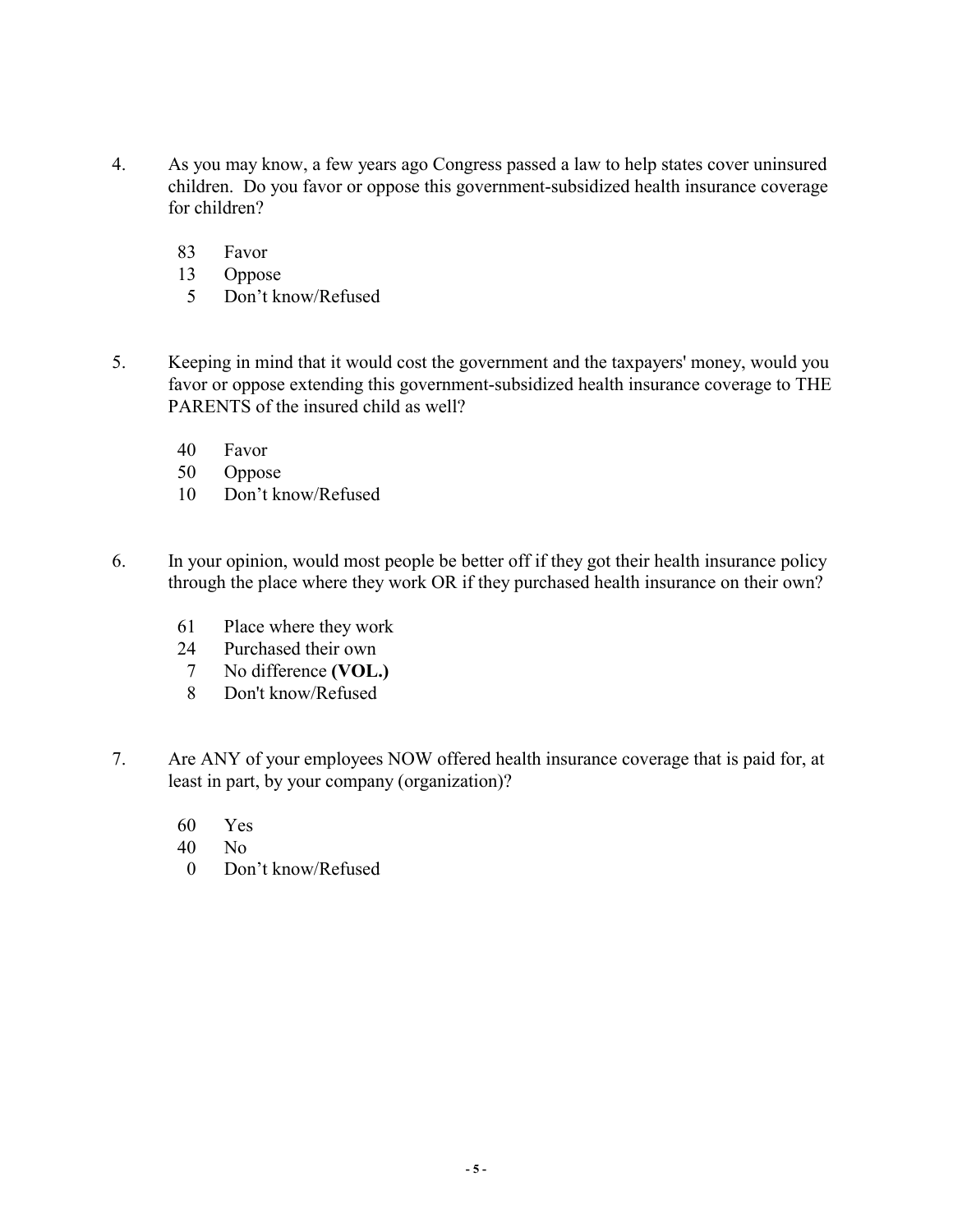8. A law has been debated in Congress that would require HMOs, other managed care plans, and health insurance companies to provide people with more information about their health plan, make it easier for people to see medical specialists, allow appeals to independent reviewers when someone is denied coverage for a particular medical treatment, and give people the right to sue their health plan. Do you favor or oppose such a law?

| 68 | Favor              |
|----|--------------------|
| 24 | Oppose             |
| 8  | Don't Know/Refused |

- 9. If this law sometimes called the Patients' Bill of Rights were enacted, do you think you and your employees would be better off, worse off, or not much affected either way?
	- 34 Better off
	- 11 Worse off
	- 46 Not much affected
	- 8 Don't know/Refused
- 10. If this Patients' Bill of Rights were enacted, what effect—if any—do you think it would have on health insurance premiums for companies (organizations) like yours? Do you think it would lead to health insurance premiums…**(READ)**
	- 44 Going up a lot
	- 28 Going up somewhat
	- 13 Staying about the same
	- 4 Going down somewhat
	- 2 Going down a lot
	- 10 Don't know/Refused
- 11. You said you favor the Patients' Bill of Rights. Would you still favor this law if you heard it would increase the cost of health insurance premiums usually shared by employers and workers by about 20 dollars per month for a typical family – that is, a little over 200 dollars per year?

| 48 |    | Would still favor  |
|----|----|--------------------|
| 40 |    | Total would oppose |
|    | 24 | Oppose initially   |
|    | 16 | Switched to oppose |
| 12 |    | Don't know/Refused |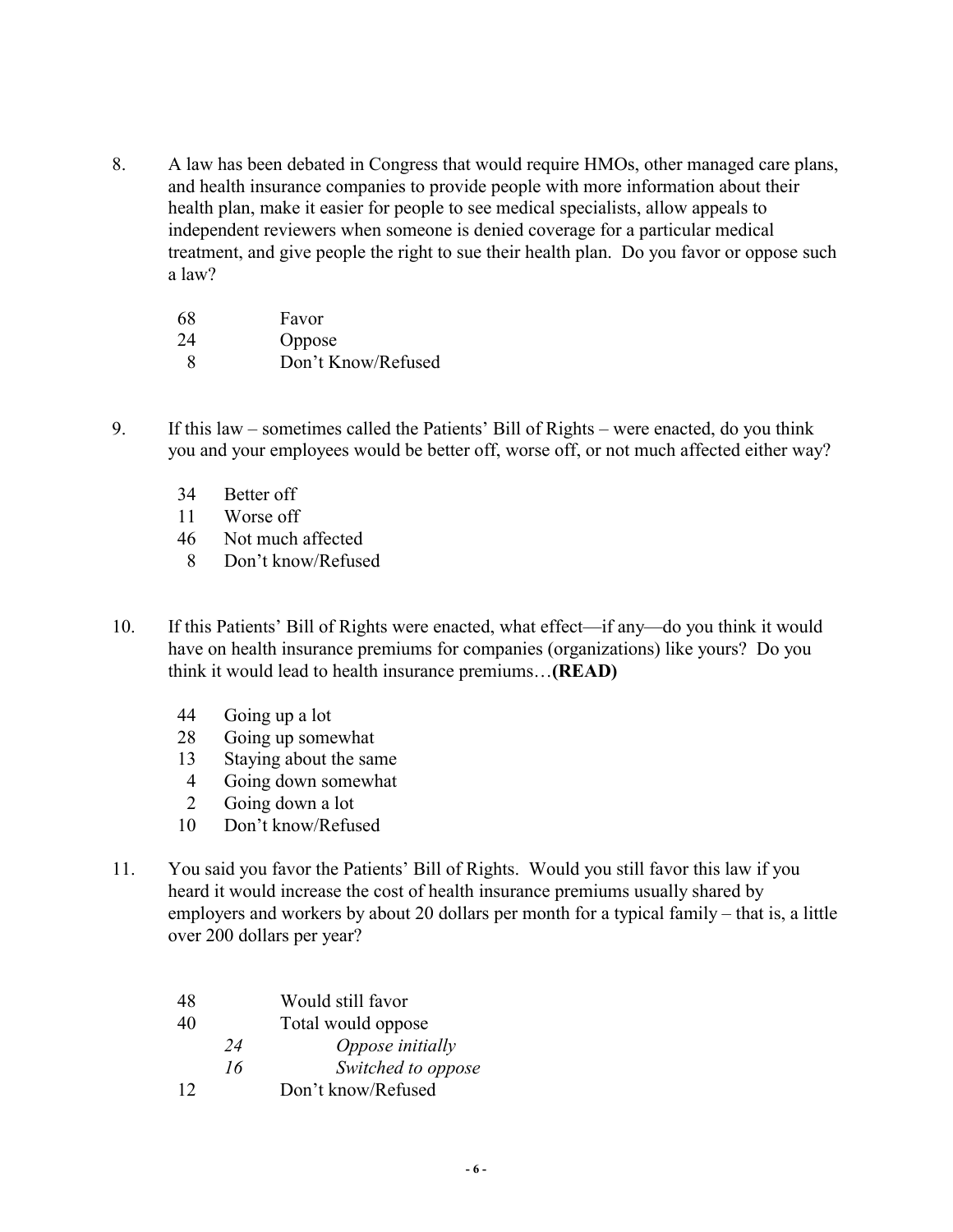- 12. You said you oppose the Patients' Bill of Rights. Would you favor this law if it did NOT include the right to sue the health plan – OR would you still oppose it?
	- 79 Total would favor
		- *68 Favor initially*
		- *11 Switched to favor*
	- 10 Would still oppose
	- 11 Don't know/Refused
- 13. Suppose the requirements of the Patients' Bill of Rights were passed into law and it resulted in the cost of health insurance premiums usually shared by employers and workers increasing by about 20 dollars per month for a typical family – that is, a little over 200 dollars per year. Would your company (organization) be MOST likely to…**(READ)**

- 36 Absorb this additional cost
- 40 Pass SOME of it to employees
- 12 Pass ALL of it to employees
- 4 Drop health coverage entirely
- 2 Switch to a plan with lower premiums **(VOL.)**
- 6 Don't know/Refused
- 14. You said you oppose the Patients' Bill of Rights. Would you still oppose this law if you heard that it would make health insurance plans less likely to deny coverage for services for people who need them?
	- 79 Total would favor
		- *68 Favor initially*
		- *11 Switched to favor*
	- 9 Would still oppose
	- 12 Don't know/Refused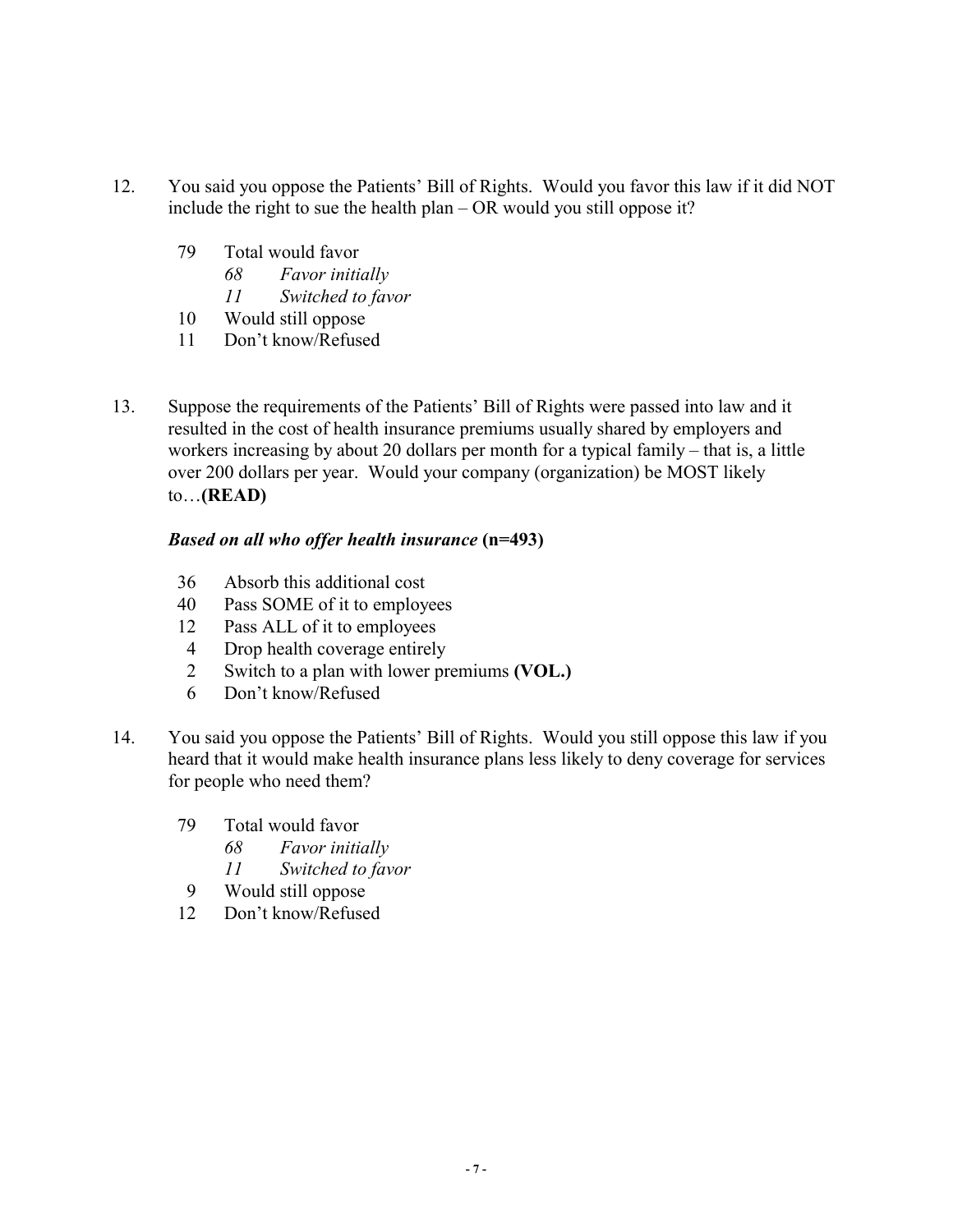15. I'm going to read you a short list of reasons why companies do not have an employee health insurance plan. As I read each one, please tell me how important this reason was in your company's (organization's) decision NOT TO OFFER health insurance to your employees. (First,) what about this possible reason… **(INSERT--READ AND RANDOMIZE)?**

**READ FOR FIRST ITEM, THEN REPEAT AS NECESSARY:** Was this reason very important, somewhat important, not too important, or not at all important?

|                                                                                                                | Very<br>Important | Somewhat<br>Important | Not too<br>Important | Not at all<br>Important | DK/<br>Ref. |
|----------------------------------------------------------------------------------------------------------------|-------------------|-----------------------|----------------------|-------------------------|-------------|
| a. Health insurance<br>premiums are too high                                                                   | 72                | 15                    | $\overline{4}$       | 6                       | 3           |
| b. Employee turnover is too<br>great                                                                           | 29                | 15                    | 17                   | 33                      | 6           |
| c. Employees are generally<br>covered under another<br>plan, such as a spouse's<br>policy or a parent's policy | 43                | 22                    | 12                   | 18                      | 6           |
| d. The administrative hassle<br>of providing health<br>insurance is too great                                  | 34                | 19                    | 18                   | 20                      | 9           |
| e. The company<br>organization) can attract<br>good employees<br>WITHOUT having to<br>offer health insurance   | 32                | 25                    | 16                   | 22                      | 5           |
| f. Most of your competitors<br>don't offer health<br>insurance to their<br>employees                           | 24                | 22                    | 18                   | 24                      | 12          |

# *Based on all who do not offer health insurance* **(n=312)**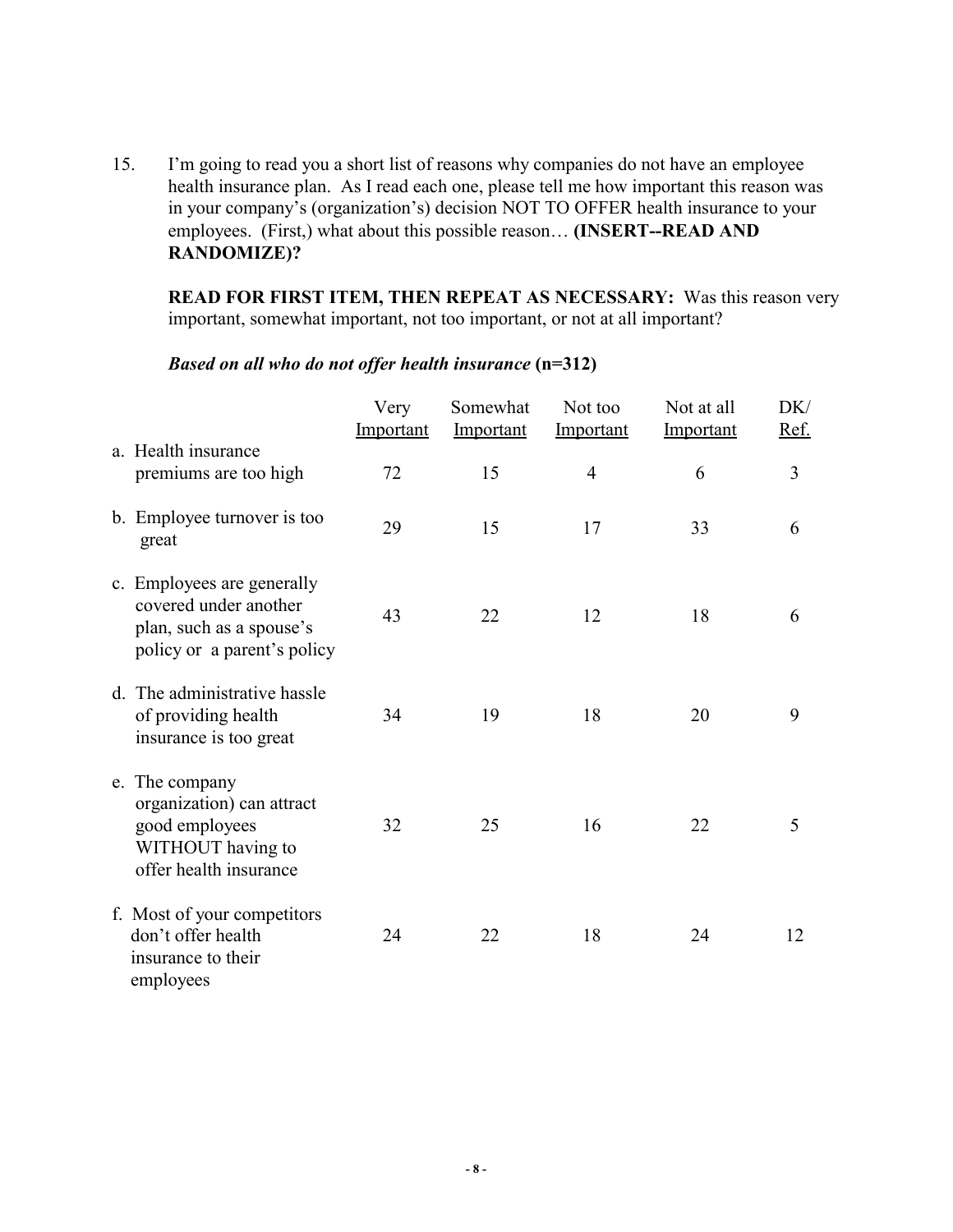16. If you were to offer health insurance, about how much do you think your company (organization) could afford to contribute PER MONTH toward one of your employee's health insurance coverage? **READ IF NECESSARY:** Just give me your best estimate in dollars – a "ballpark" number will do…

#### *Based on all who do not offer health insurance* **(n=312)**

- 8 More than \$200
- 13 \$101-200
- 16 \$51-100
- 22 \$50 or less
- 14 \$0
- 27 Don't know/Refused

# **Mean: \$110**

17. What's the most you think your typical employee could afford to pay PER MONTH toward their own health insurance? **READ IF NECESSARY:** Just give me your best estimate in dollars – a "ballpark" number will do…

|       | Offer Health | Do Not Offer     |                    |
|-------|--------------|------------------|--------------------|
| Total | Insurance    | Health Insurance |                    |
|       | 9            | 4                | More than \$200    |
| 20    | 23           | 16               | \$100-200          |
| 25    | 25           | 24               | $$51-100$          |
| 23    | 19           | 28               | \$50 or less       |
| 8     |              | 9                | \$0                |
| 17    | 16           | 20               | Don't know/Refused |
|       |              |                  |                    |
|       | Offer Health | Do Not Offer     |                    |
| Total | Insurance    | Health Insurance |                    |
| \$110 | \$124        | \$89             | Mean               |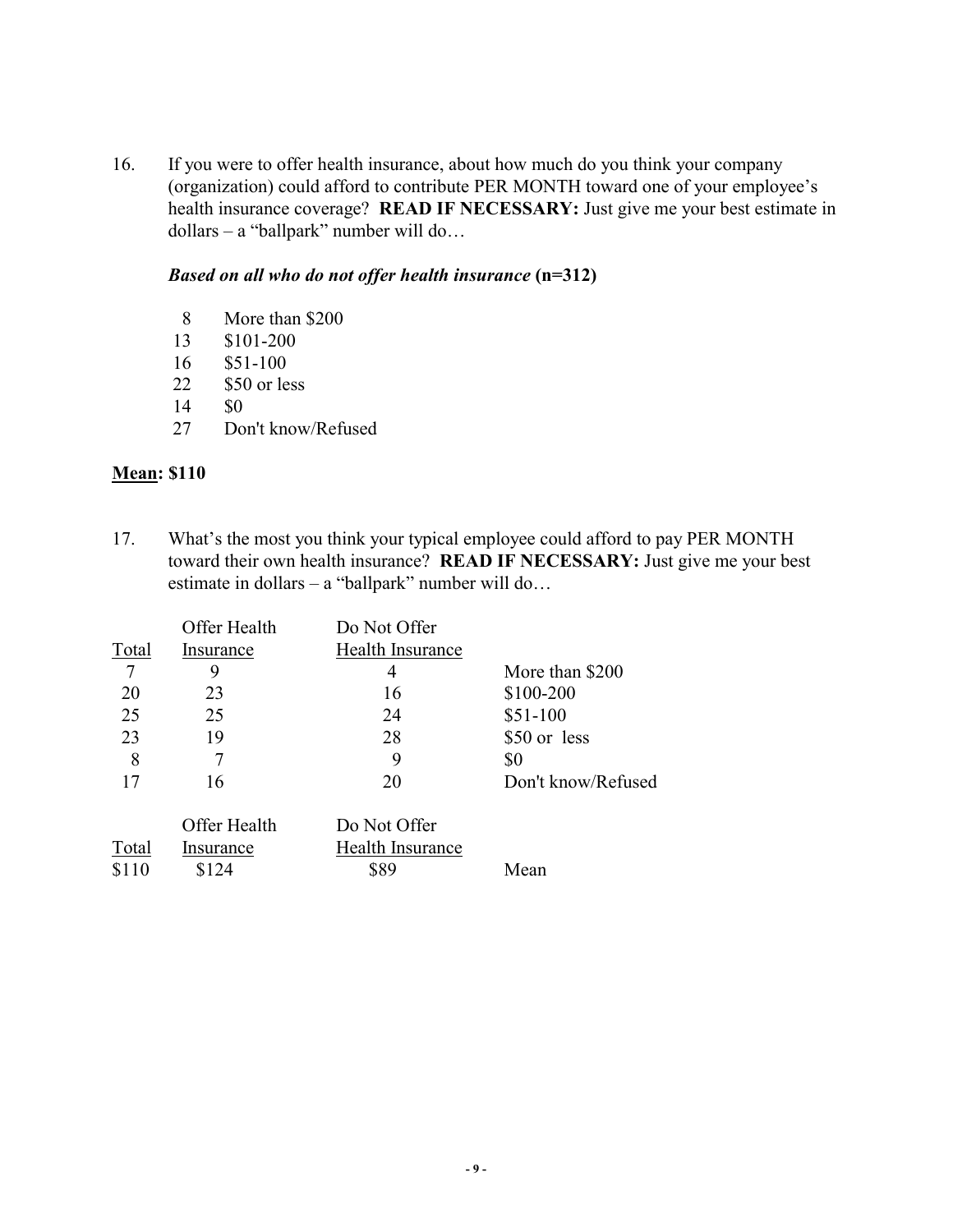18. If you were to offer health insurance, about how much – IN TOTAL – do you think a health insurance company would charge PER MONTH to cover one of your employees with employee-only health coverage? **READ IF NECESSARY:** Just give me your best estimate in dollars – a "ballpark" number will do…

# *Based on all who do not offer health insurance* **(n=312)**

- 28 \$150 or less
- 10 \$151-200
- 15 \$201-300
- 19 More than \$300
- 29 Don't know/Refused

# **Mean: \$264**

19. Suppose the government provided financial assistance, like a tax credit, to help companies (organizations) like yours pay health insurance premiums. In general, would having government financial assistance make you …**(READ)**

# *Based on all who do not offer health insurance* **(n=312)**

- 38 A lot more likely
- 38 Somewhat more likely
- 9 Not much more likely
- 12 Not at all more likely to seriously consider offering a health plan?
- 3 Don't know/Refused
- 20. What if your company (organization) were able to get cash from the government for 25 PERCENT of health insurance premiums on a quarterly basis – and you would NEVER have to repay the money. This means that the remaining 75 percent of premium costs would be left for you, your employees, or some combination of you and your employees to pay. Would this make you …**(READ)**

#### *Based on all who do not offer health insurance* **(n=312)**

- 30 A lot more likely
- 41 Somewhat more likely
- 11 Not much more likely
- 13 Not at all more likely to seriously consider offering a health plan?
- 5 Don't know/Refused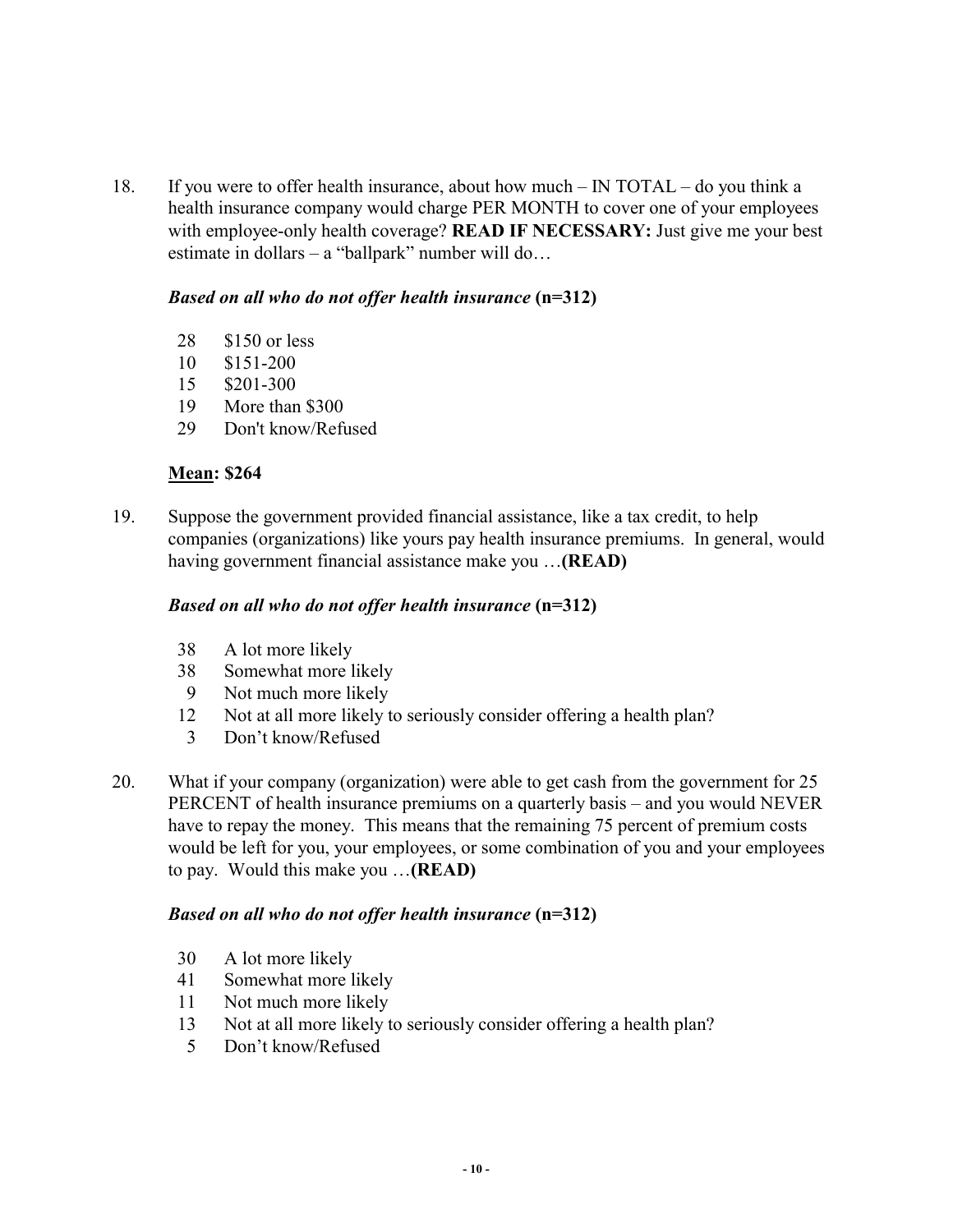21. What if the amount of government assistance were increased to 50 PERCENT of the premium costs, meaning that you, your employees, or some combination of you and your employees would share the remaining 50 percent of premium costs? Would this make you …**(READ)**

# *Based on all who do not offer health insurance* **(n=312)**

- 51 A lot more likely
- 24 Somewhat more likely
- 11 Not much more likely
- 10 Not at all more likely to seriously consider offering a health plan?
- 4 Don't know/Refused
- 22. What if the amount of government assistance were increased to 75 PERCENT of the premium costs? Would this make you… **(READ 1-4 IF NECESSARY:**

# *Based on all who do not offer health insurance* **(n=312)**

- 69 A lot more likely
- 13 Somewhat more likely
- 5 Not much more likely
- 8 Not at all more likely to seriously consider offering a health plan?
- 5 Don't know/Refused
- 23. How likely is it that sometime in the next five years your company (organization) will stop negotiating directly with health insurance companies and instead give employees cash to buy health insurance on their own? This is sometimes called a "defined contribution." Are you …**(READ)**

- 14 Very likely
- 23 Somewhat likely
- 32 Not too likely
- 25 Not at all likely to switch to a defined contribution in the next five years?
- 1 Already do this **(VOL.)**
- 5 Don't know/Refused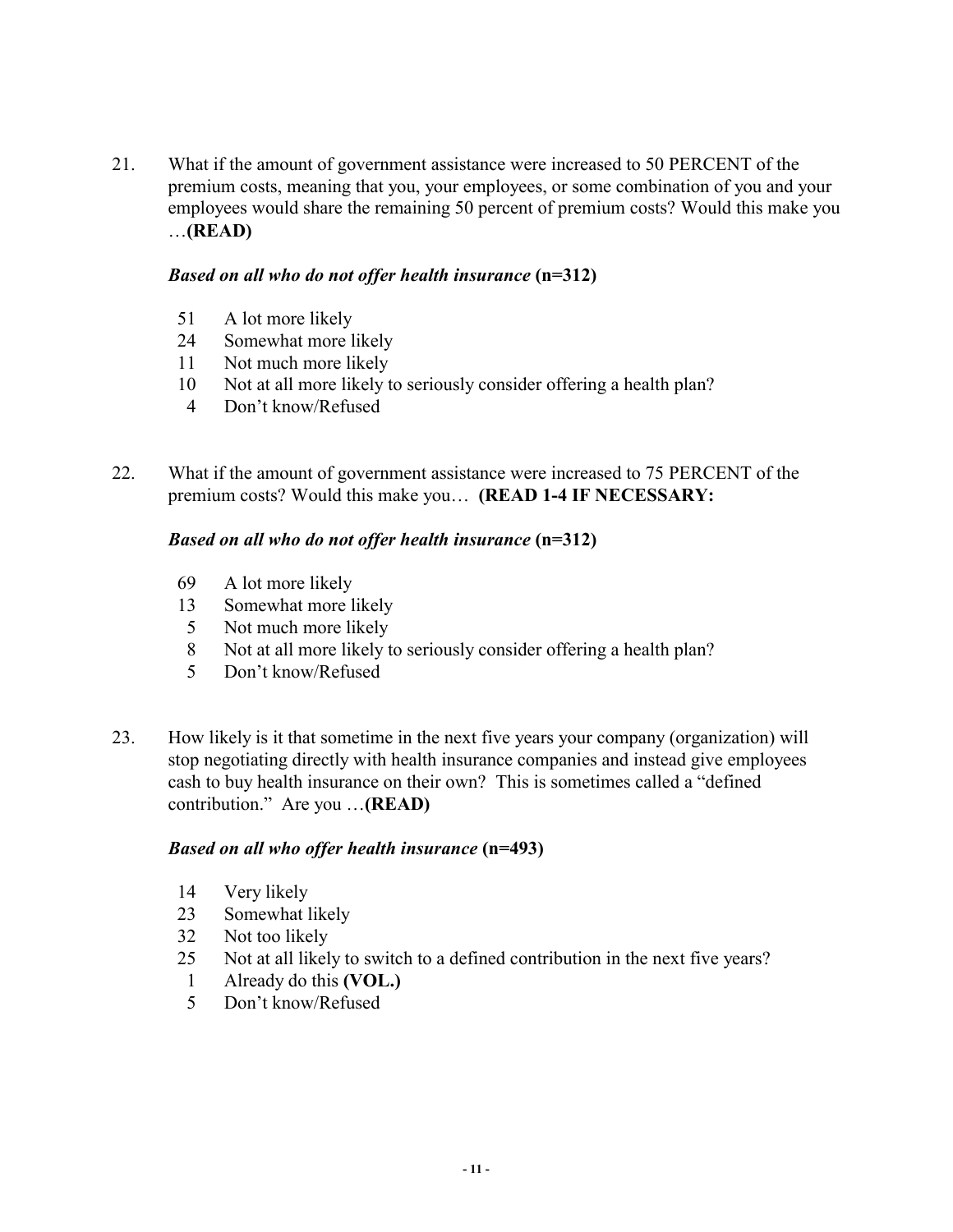- 24a. Do you think most of your employees would prefer that your company (organization)… **(READ 1-2 IN ORDER)**
- 24b. Do you feel CERTAIN that most of your employees would prefer this option, or not?

#### *Based on all who offer health insurance* **(n=493)**

#### Think Most Employees Would Prefer

- 68 Contribute directly to health coverage at work
	- *59 Certain*
	- *9 Not Certain/Don't know*
- 22 Give cash so they can purchase coverage on their own
	- *17 Certain*
	- *5 Not Certain/Don't know*
- 2 Neither/Don't want or need health insurance **(VOL.)**
- 8 Don't know/Refused
- 25. If you were to give employees cash to buy health insurance on their own, please tell me if you think each of the following would be EASIER or HARDER for them to do on their own, or about the SAME as it is for your company (organization). (First,) what about… **(INSERT—READ AND -- RANDOMIZE)**?

**READ FOR FIRST ITEM, THEN REPEAT AS NECESSARY:** Would this be easier or harder for them, or about the same?

|                                                                                            | Easier | Harder | Same | /Ref |
|--------------------------------------------------------------------------------------------|--------|--------|------|------|
| a. Getting a good price for health<br>insurance                                            | 12     | 71     | 14   | 3    |
| b. Picking a good-quality health<br>insurance plan                                         | 15     | 61     | 21   | 3    |
| c. Finding or keeping health<br>insurance if they are sick                                 | 8      | 74     | 14   |      |
| d. Handling administrative issues,<br>such as filing a claim or<br>signing up for a policy | 11     | 65     | 21   |      |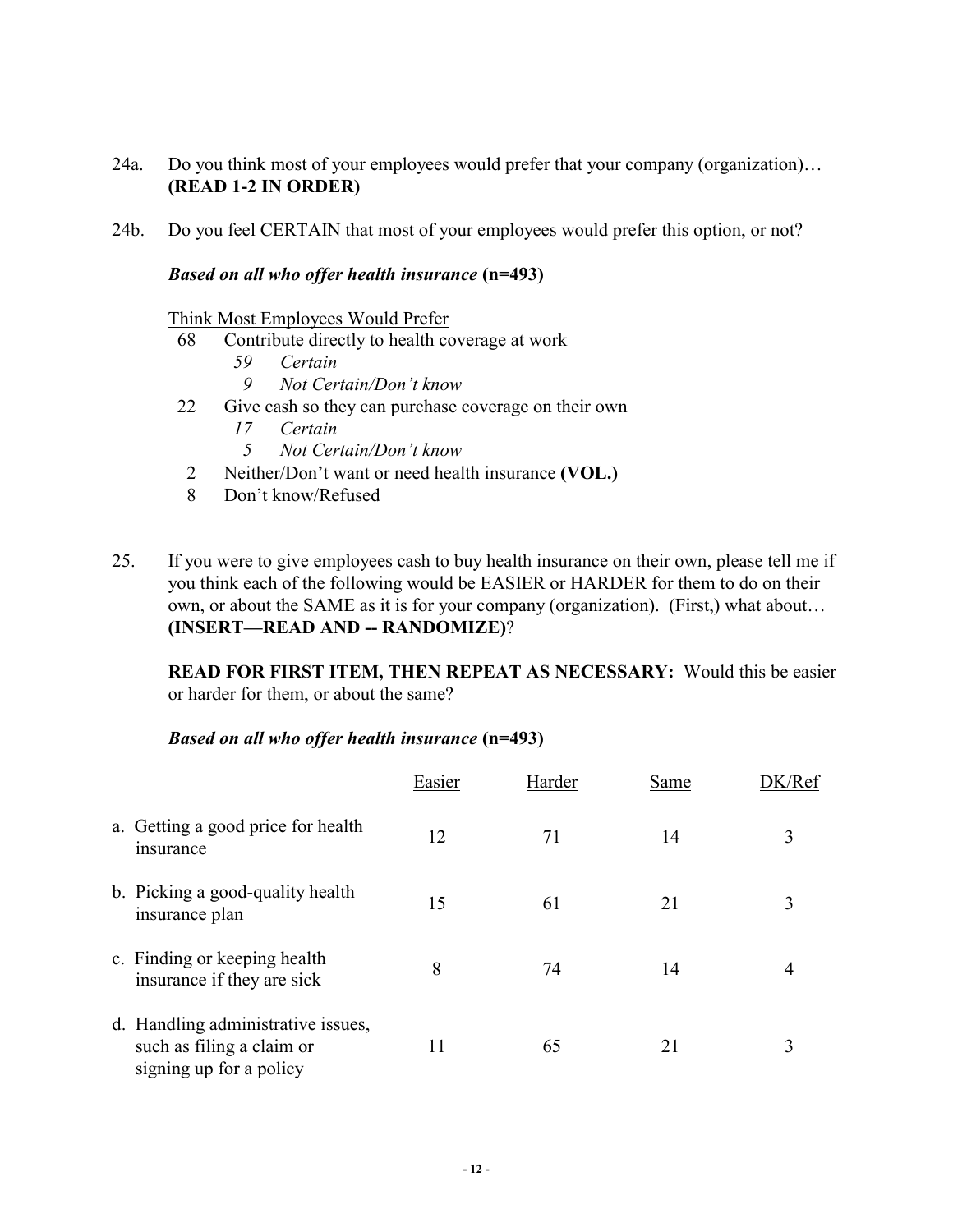26. Are you aware of any employees in your company (organization) who don't take health insurance either for themselves or their dependents because of cost?

# *Based on all who offer health insurance* **(n=493)**

- 30 Yes
- 68 No
- 2 Don't know/Refused
- 27a. Now I have a few questions about the health coverage your company (organization) now offers to employees… Do you offer them a choice of more than one health plan, or only one plan?

# 27b. How many different health plans do you offer? *Based on all who offer health insurance* **(n=493)**

# No. of Health Plans

- 71 One plan
- 25 More than one plan
	- *10 Two*
	- *8 Three*
	- *3 Four*
	- *1 Five*
	- *1 Six or more*
	- *3 Don't know number of plans*
- 4 Don't know/Refused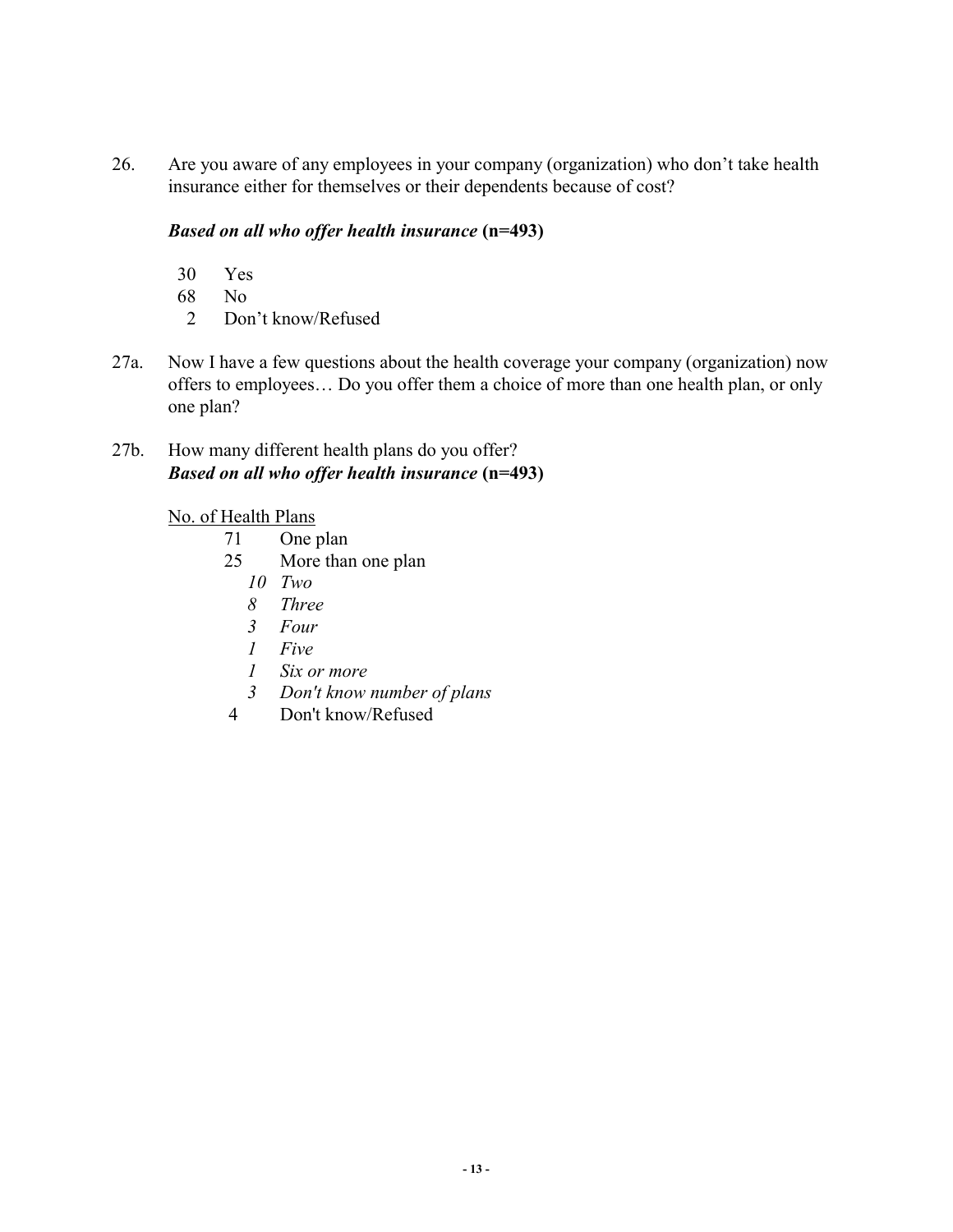28. We're interested in why you don't offer your employees more choices of health plans. As I read you some possible reasons, tell me if each is a MAJOR reason, a MINOR reason, or NOT a reason why you don't offer more choices (First,) what about this possible reason... **(INSERT--READ AND RANDOMIZE)**?

**RE-READ CATEGORIES AS NECESSARY:** Is this a major reason, a minor reason, or not a reason why you don't offer more choices?

|                                                                                                 | Major<br>Reason | Minor<br>Reason | Not a<br>Reason | DK/<br>Ref. |
|-------------------------------------------------------------------------------------------------|-----------------|-----------------|-----------------|-------------|
| a. It's too expensive to offer<br>more choices                                                  | 48              | 19              | 27              | 5           |
| b. There would be too much<br>administrative burden                                             | 43              | 24              | 27              | 6           |
| c. Health plan rules require all<br>or most employees to be in<br>the same plan                 | 52              | 16              | 25              | 7           |
| d. There aren't enough different<br>plans available locally                                     | 24              | 29              | 41              | 6           |
| e. The company (organization)<br>gets a better deal if all<br>employees are in the same<br>plan | 63              | 11              | 21              | 6           |

#### *Based on those who offer one or two health plans* **(n=398)**

29. In the past 12 months, has the number of health plan choices available to your company (organization) in the marketplace…**(READ)** 

# *Based on all who offer health insurance* **(n=493)**

| 20 | Increased       |
|----|-----------------|
| 14 | Decreased       |
| 55 | Stayed the same |

11 Don't know/Refused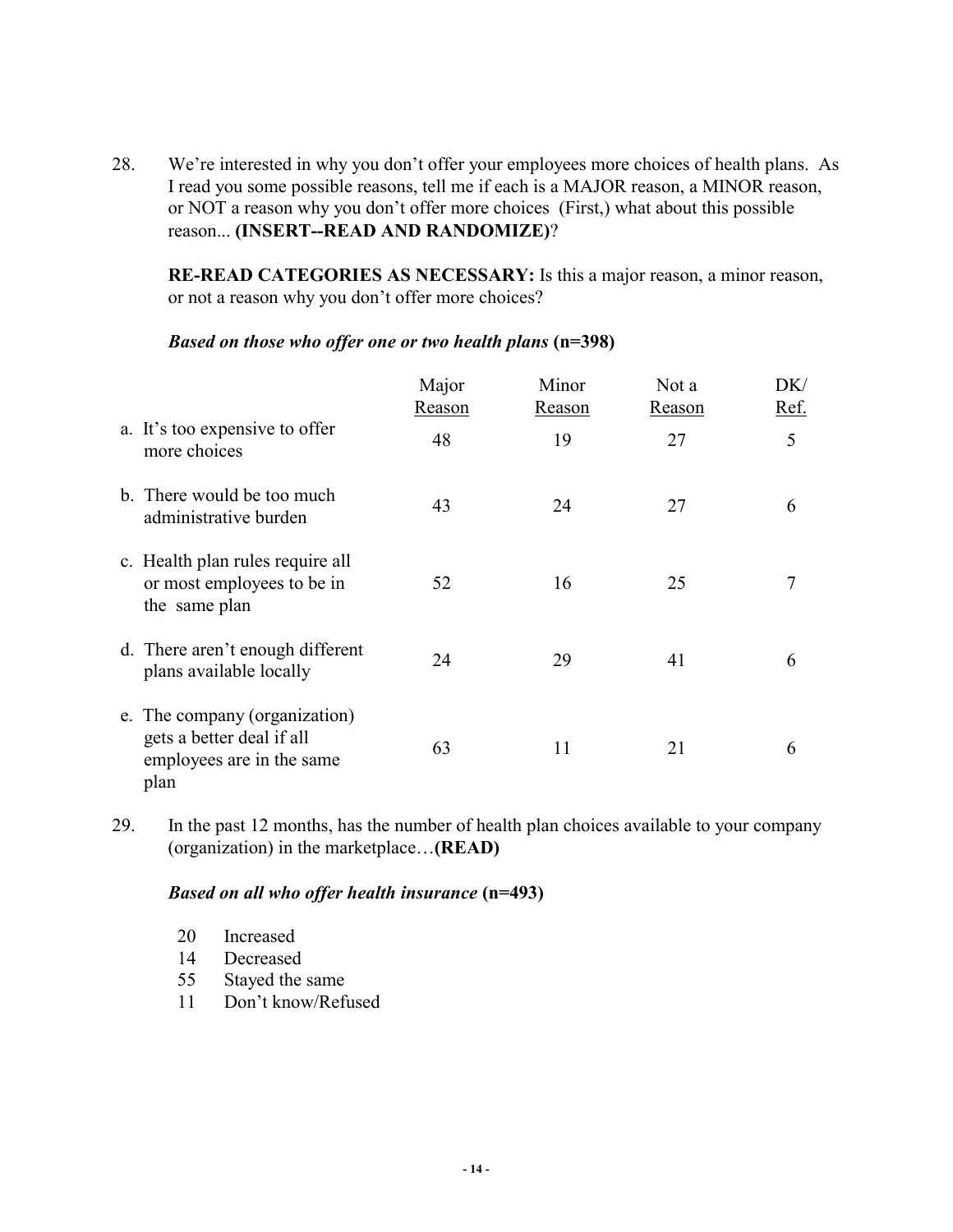30. What PERCENT of the costs of premiums does your company (organization) now pay for each of the following... **(INSERT—READ ITEMS IN ORDER)**? **IF NECESSARY, ADD:** Just your best estimate, it's okay to approximate…

### *Based on all who offer health insurance* **(n=493)**

|                                                                   | 100% | $51% -$<br>99% | 50% | $1\% - 49\%$ | Nothing/<br>Don't<br>offer | DK/<br>Ref. |
|-------------------------------------------------------------------|------|----------------|-----|--------------|----------------------------|-------------|
| a. Single or<br>employee-<br>only health<br>insurance<br>coverage | 49   | 12             | 16  | 7            | 5                          | 11          |
| b. Family health<br>insurance<br>coverage                         | 30   | 9              | 12  | 15           | 20                         | 14          |

31. How likely is it that your company (organization) will INCREASE the amount that employees have to pay for their health insurance coverage over the next 12 months? Is it…**(READ)**

- 17 Very likely
- 18 Somewhat likely
- 28 Not too likely
- 33 Not at all likely
- 4 Don't know/Refused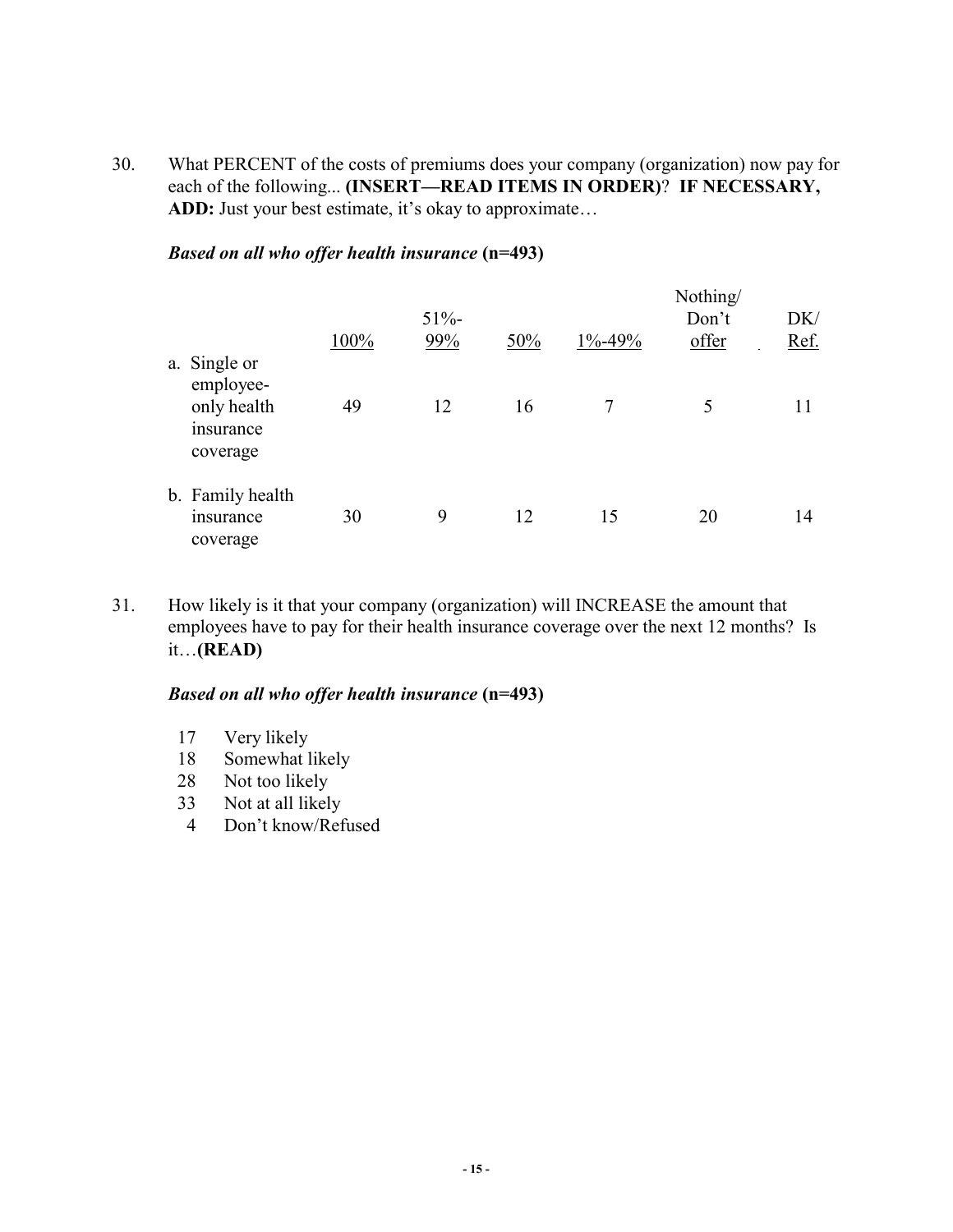32. Suppose the costs of providing health insurance coverage for your employees went up by 10 PERCENT. Please tell me how likely your company (organization) would be to do each of the following. (First,) what about…**(INSERT—READ ITEMS IN ORDER)**?

**READ FOR FIRST ITEM, THEN REPEAT AS NECESSARY:** Would you be very likely, somewhat likely, not too likely, or not at all likely to do this (if your health insurance costs went up by 10 percent)?

|                                                                  | Very<br>Likely | Somewhat<br>Likely | Not too<br>Likely | Not at all<br>Likely | DK/<br>Ref. |
|------------------------------------------------------------------|----------------|--------------------|-------------------|----------------------|-------------|
| a. Reduce the scope of<br>benefits you offer                     | 11             | 25                 | 29                | 29                   | 5           |
| b. Increase the amount<br>employees have to pay<br>for insurance | 23             | 27                 | 22                | 23                   | 5           |
| c. Drop coverage<br>altogether                                   | 5              | 12                 | 27                | 51                   | 4           |
| d. Have the company<br>(organization) absorb<br>the costs        | 35             | 28                 | 17                | 14                   | 6           |

#### *Based on Form A respondents who offer health insurance* **(n=223)**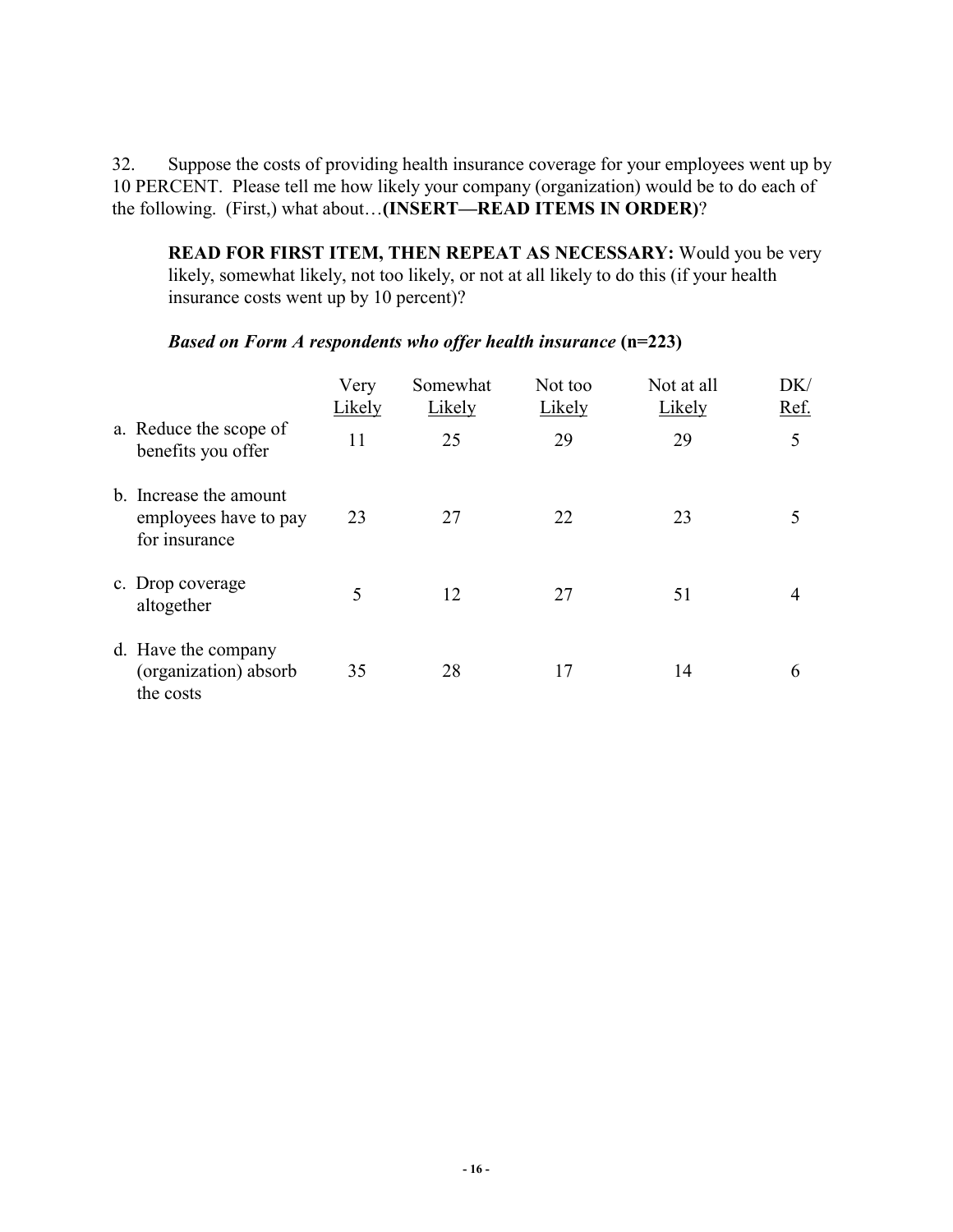33. What if the costs of providing employee health insurance coverage went up by 25 PERCENT? How likely would your company (organization) be to do each of the following in these circumstances? (First,) what about…**(INSERT—READ ITEMS IN ORDER)**?

**READ FOR FIRST ITEM, THEN REPEAT AS NECESSARY:** Would you be very likely, somewhat likely, not too likely, or not at all likely to do this (if your health insurance costs went up by 25 percent)?

#### *Based on Form B respondents who offer health insurance* **(n=270)**

|                                                               | Very<br>Likely | Somewhat<br>Likely | Not too<br>Likely | Not all<br>Likely | DK/<br>Ref.    |
|---------------------------------------------------------------|----------------|--------------------|-------------------|-------------------|----------------|
| a. Reduce the scope of benefits you<br>offer                  | 17             | 31                 | 28                | 18                | 6              |
| b. Increase the amount employees<br>have to pay for insurance | 24             | 36                 | 21                | 16                | $\overline{4}$ |
| c. Drop coverage altogether                                   | 10             | 17                 | 23                | 46                | 4              |
| d. Have the company<br>0 (organization) absorb the costs      | 22             | 38                 | 17                | 19                | 4              |

34. Has your company (organization) SWITCHED the health plans offered to employees in the past two years, that is, since (May/June) 1999?

- 28 Yes
- 69 No
- 3 Don't know/Refused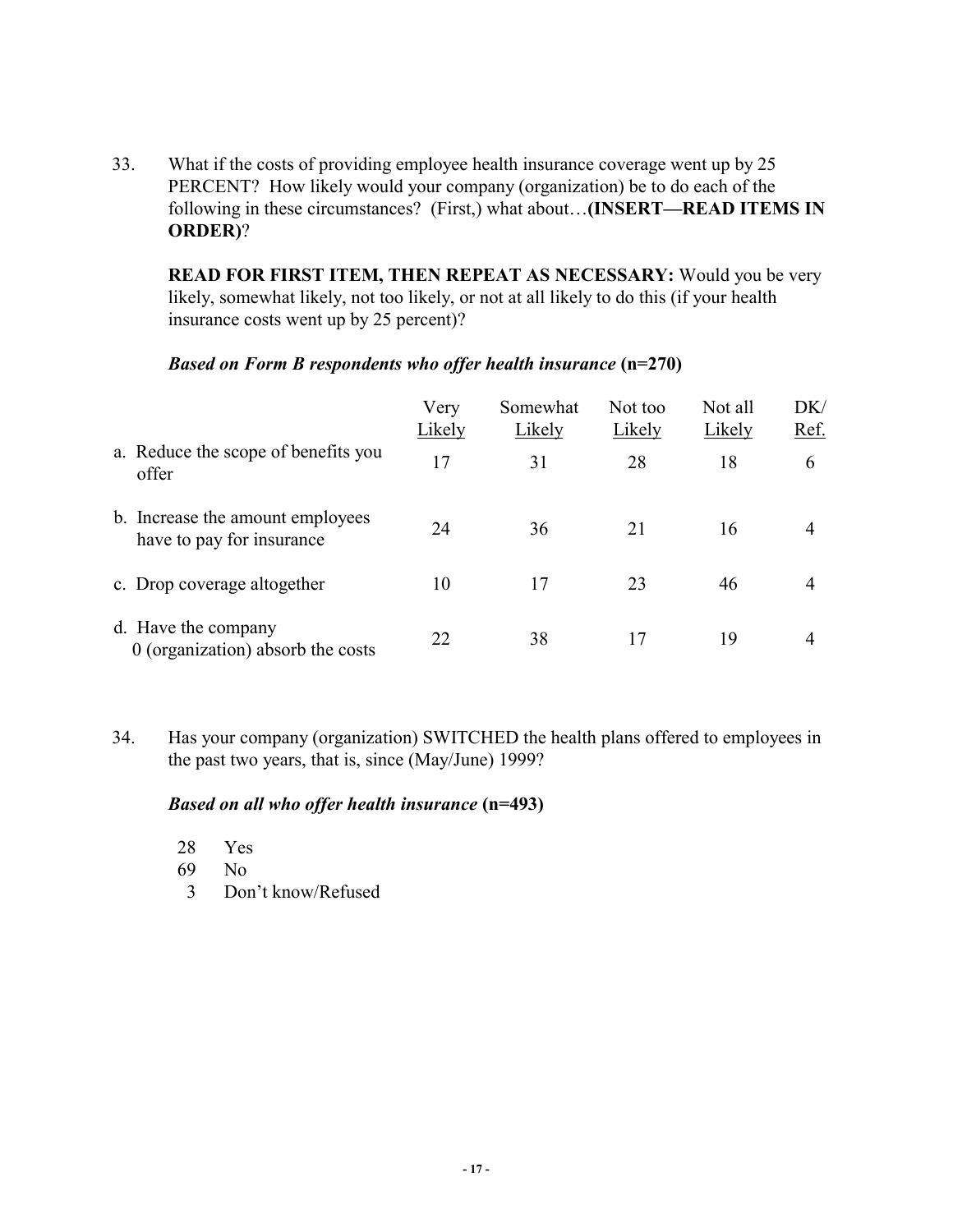# 35. Which ONE of the following is the MOST important reason why you switched health plans? **(READ AND RANDOMIZE 1-5)**

# *Based on all who switched health plans* **(n=144)**

- 15 You were dissatisfied with the plan you had been using
- 13 The plan you had been using was no longer available
- 50 Cost or price considerations
- 6 Complaints from your employees
- 10 Your previous plan raised rates or dropped coverage because of one or more sick employees
- 1 Other **(VOL.)**
- 4 Don't know/Refused
- 36a. In general, is dealing with health insurance issues an easy and straightforward task for your company (organization), or is it a difficult and confusing task?
- 36b. Would you say it is VERY (easy and straightforward/difficult and confusing), or SOMEWHAT (easy and straightforward/difficult and confusing)?

- 61 Total easy and straightforward
	- *33 Very easy and straightforward*
	- *28 Somewhat easy and straightforward/Don't know*
- 36 Total difficult and confusing
	- *16 Very difficult and confusing*
	- *20 Somewhat difficult and confusing/Don't know*
- 4 Don't know/Refused
- 37. As far as you know, IN YOUR STATE do employees have the right to appeal to the state or an independent medical expert if their employer's health plan refuses coverage for medical services they think they need?
	- 30 Yes
	- 14 No
	- 55 Don't know/Refused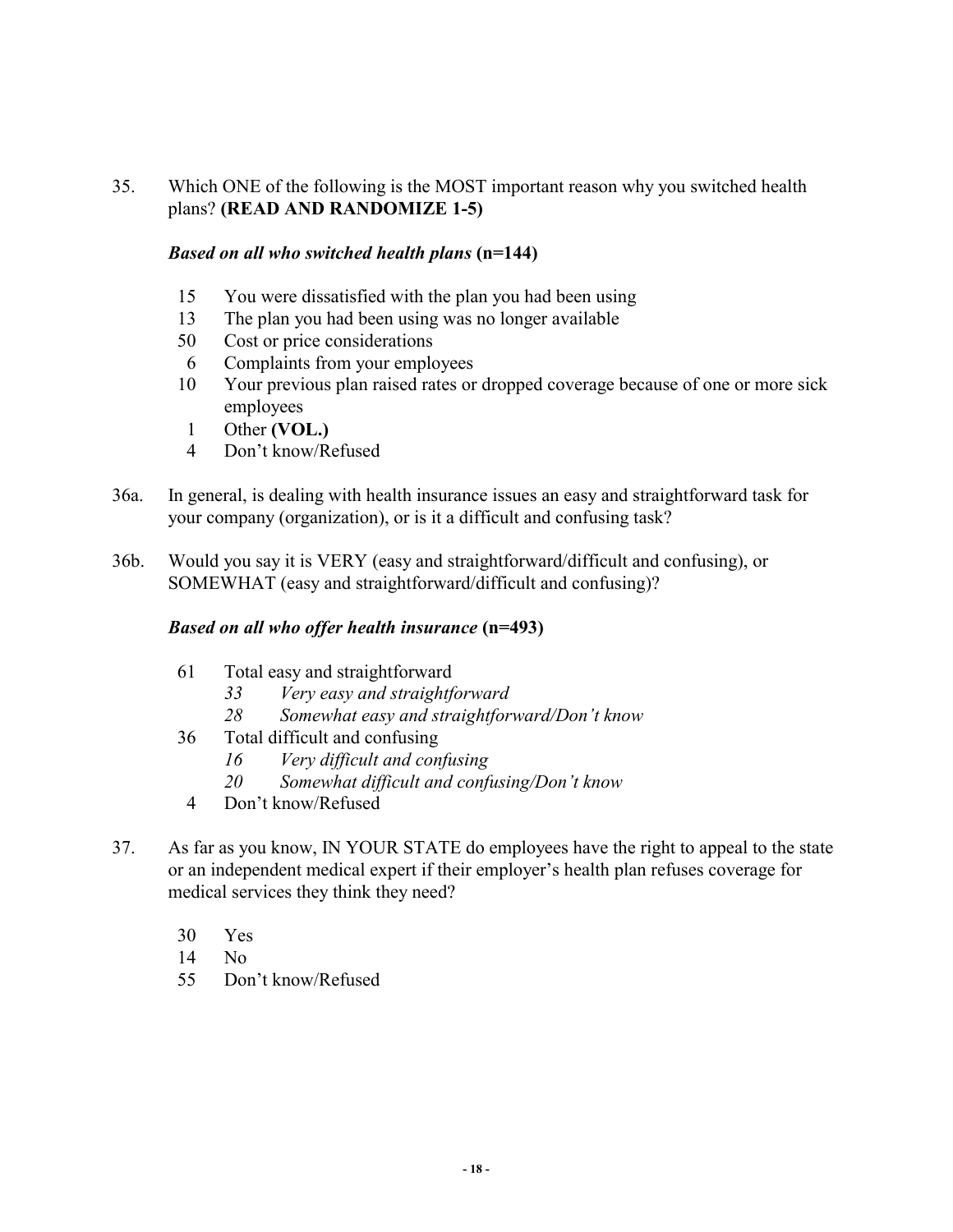38. As you may know, state-administered health insurance programs such as Medicaid (**IN CA:** Medi-Cal) and the State Children's Health Insurance Program (**IN CA:** Healthy Families) are available to working parents and their children if their incomes are low enough...Would you be willing to provide your employees with written information about these state-administered health insurance programs?

- 85 Yes, would
- 10 No, would not
- 6 Don't know/Refused
- 39. Would you be willing to provide employees with help ENROLLING in these programs?
	- 76 Yes, willing
	- 7 No, not willing
	- 10 Not willing to provide information
	- 8 Don't Know/Refused
- 40. Which ONE of the following is the MOST important reason why you wouldn't be willing to help employees enroll in these programs? **(READ AND RANDOMIZE 1-6)** *Based on those not willing to help employees enroll in CHIP programs* **(n=53)** 
	- 9 Concerns about protecting employees' privacy
	- 15 You don't feel an employer should play this role
	- 13 You don't support public programs like this
	- 14 You don't think any of your employees would be eligible
	- 33 You don't have the time or money
	- 11 You don't want to be seen as endorsing the program or responsible for employees' experiences with it
		- 5 Don't know/Refused
- 41. Would your company (organization) drop insurance coverage for employees OR THEIR DEPENDENTS if some of your employees or their children might be eligible for health insurance through these state-administered health insurance programs?

- 29 Yes, would drop
- 56 No, would not
- 15 Don't know/Refused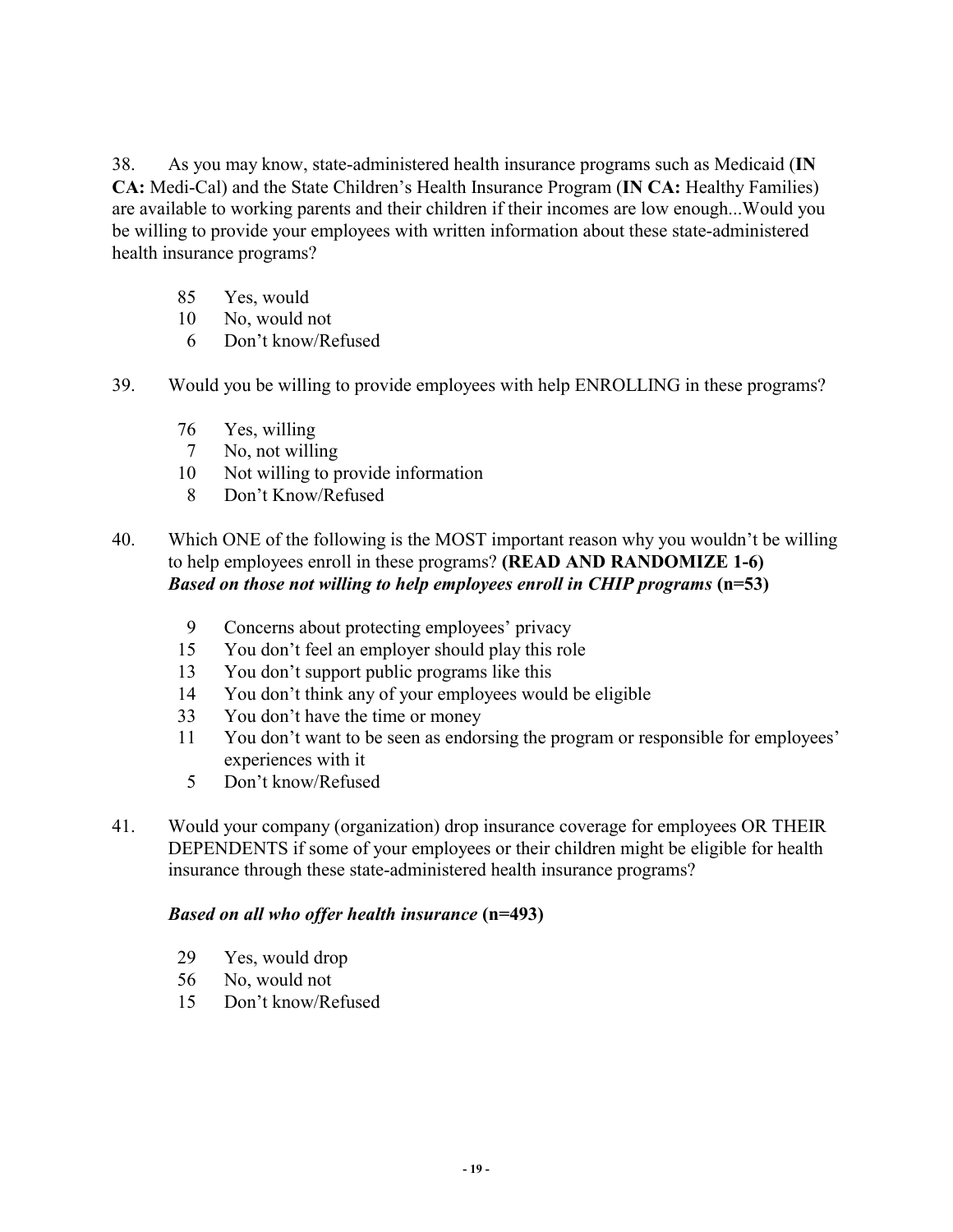42. Would your company (organization) still drop coverage if it would require you to drop coverage for ALL employees, regardless of whether they qualified for these stateadministered health insurance programs?

# *Based on all who offer health insurance* **(n=493)**

- 10 Would still drop
- 72 Total would not drop
- 56 Would not drop initially
- 17 Switched to would not drop
- 18 Don't know/Refused
- 43. Would your company (organization) still drop coverage if it meant that your employees and their dependents would be without coverage for a waiting period of three to six months before being able to enroll in a program like Medicaid (**IN CA:** Medi-Cal) or the State Children's Health Insurance Program (**IN CA:** Healthy Families)?

# *Based on all who offer health insurance* **(n=493)**

- 8 Would still drop
- 75 Total would not drop
- 56 Would not drop initially
- 19 Switched to would not drop
- 17 Don't know/Refused

**READ Q.44-45 INTRO TO ALL RESPONDENTS:** Now I'm going to ask you about your OWN personal health insurance coverage...

- 44. Do you have your OWN personal health insurance coverage MAINLY through…(the health plan/one of the health plans) your company (organization) offers to employees?
- 45. What is the MAIN source of your OWN personal health insurance coverage? Do you... **(READ)**

# Personal Health Coverage

- 46 Through company health plan
- 52 Total Not through company plan
	- *23 Coverage through spouse/other family member*
	- *18 Buy private individual health insurance*
	- *3 Covered through other source*
	- *6 Not covered by any health plan*
	- *2 Health insurance status unspecified*
- 2 Don't know/Refused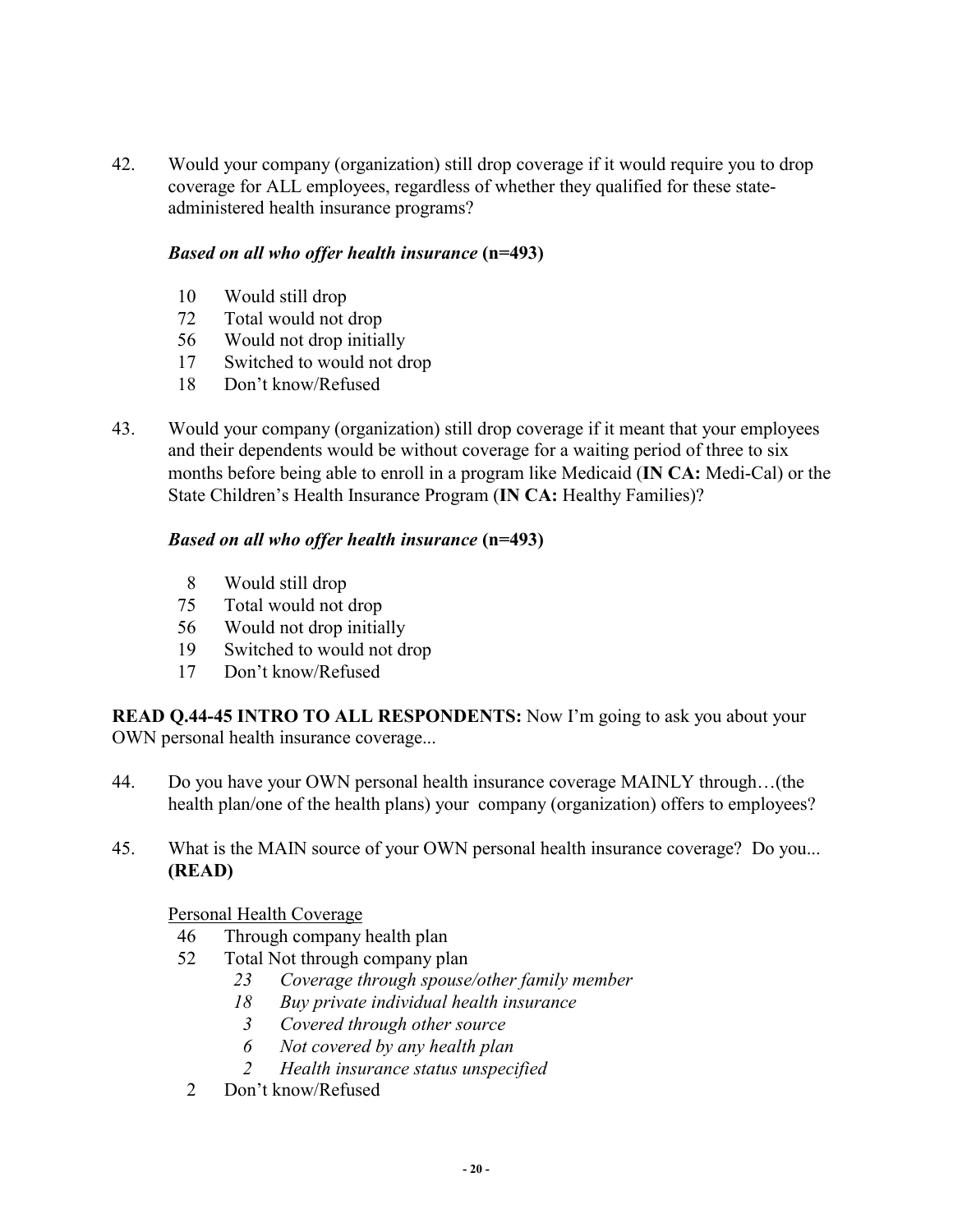# **DEMOGRAPHICS/CLASSIFICATION QUESTIONS (ASK ALL):**

# D1. **RECORD SEX**

- 59 Male
- 41 Female
- D2. Now I have just a few questions about your company (organization) for classification purposes only... In what YEAR was your company (organization) founded? **IF NECESSARY, ADD:** Just as best you can recall, it's okay to approximate…

# Year Founded

- 12 1996-2001
- 19 1990-95
- 25 1980-89
- 15 1970-79
- 5 1960-69
- 4 1950-59
- 12 Before 1950
- 9 Don't know/Refused
- D3. Is your company woman-owned, minority-owned, both, or neither?

#### *Based on for-profit companies* **(n=699)**

- 16 Woman-owned
- 9 Minority-owned
- 15 Both
- 57 Neither
- 3 Don't know/Refused
- D4. Is the Executive Director or other highest-ranking staff member in your organization a woman, a minority, both, or neither?

#### *Based on non-profit companies* **(n=106)**

- 22 Woman
- 4 Minority
- 10 Both
- 58 Neither
- 6 Don't know/Refused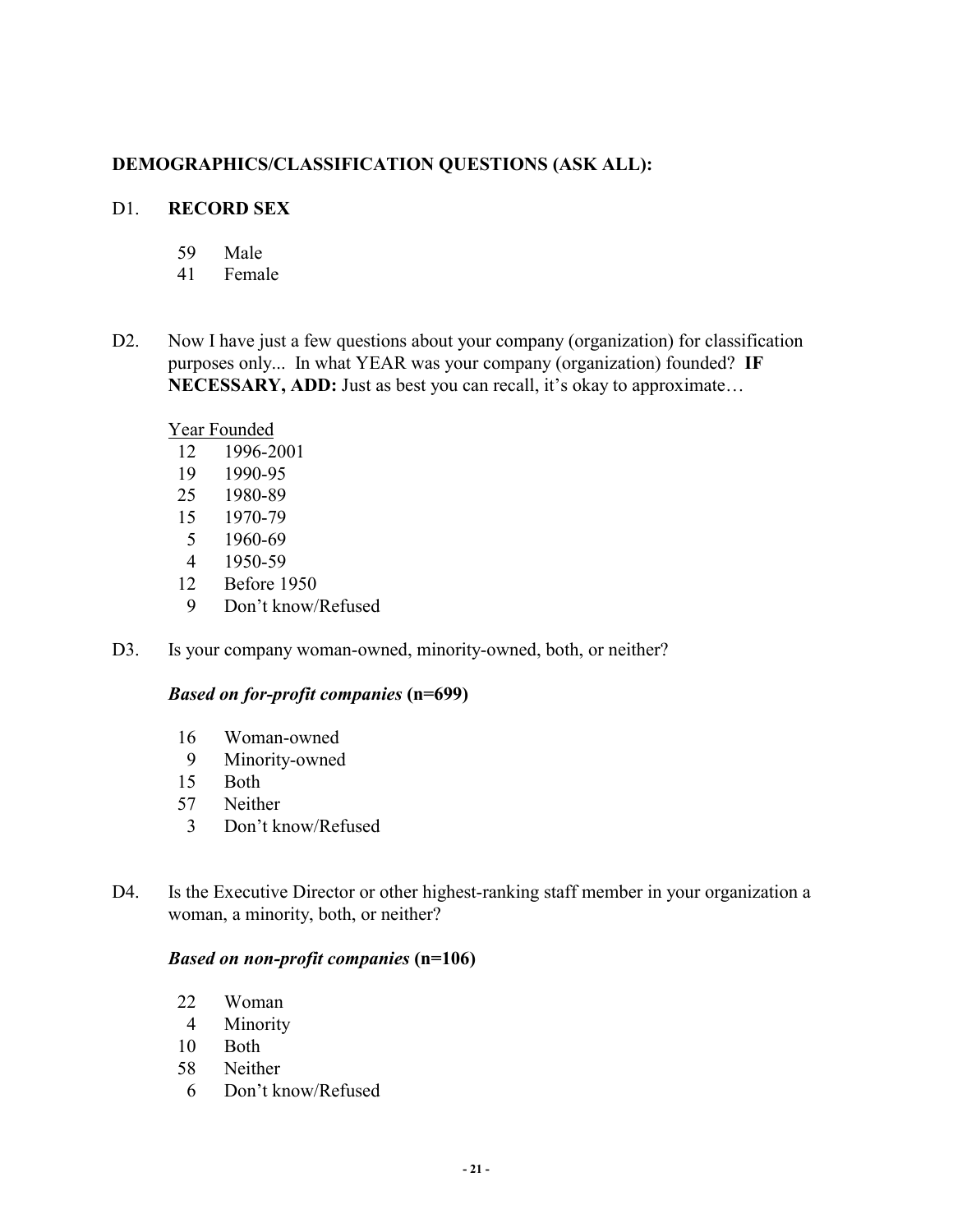D5a. How many of the employees in your company are family members of the sole or principal owner…**(READ)** 

#### *Based on for-profit companies* **(n=699)**

- 9 All of them
- 45 Some of them
- 43 None
- 3 Don't know/Refused
- D5b. How many of the employees in your organization are family members of the Executive Director or other highest-ranking staff member…**(READ)**

#### *Based on non-profit companies* **(n=106)**

- 4 All of them
- 25 Some of them
- 68 None
- 3 Don't know/Refused
- D6. Are YOU the sole or principal owner of your company?
- D7. What is your TITLE in your company (organization)? **(OPEN-END—DO NOT READ RESPONSE CATEGORIES)**

#### Respondent's Role

- 45 Sole or principal owner
- 13 President/CEO/Exec. Director
- 19 Other top executive
- 2 Chief Financial Officer
- 15 Chief Operating Officer/COO/General manager
- 3 Partner
- 4 Vice President/VP
- 15 All others
- 1 Human Resources/Personnel Director
- 2 Benefits officer/Related Title
- 7 Manager/Assistant or Office Manager
- 3 Pastor/Minister
- 3 Secretary/Administrative Assistant
- 3 Other
- 1 Refused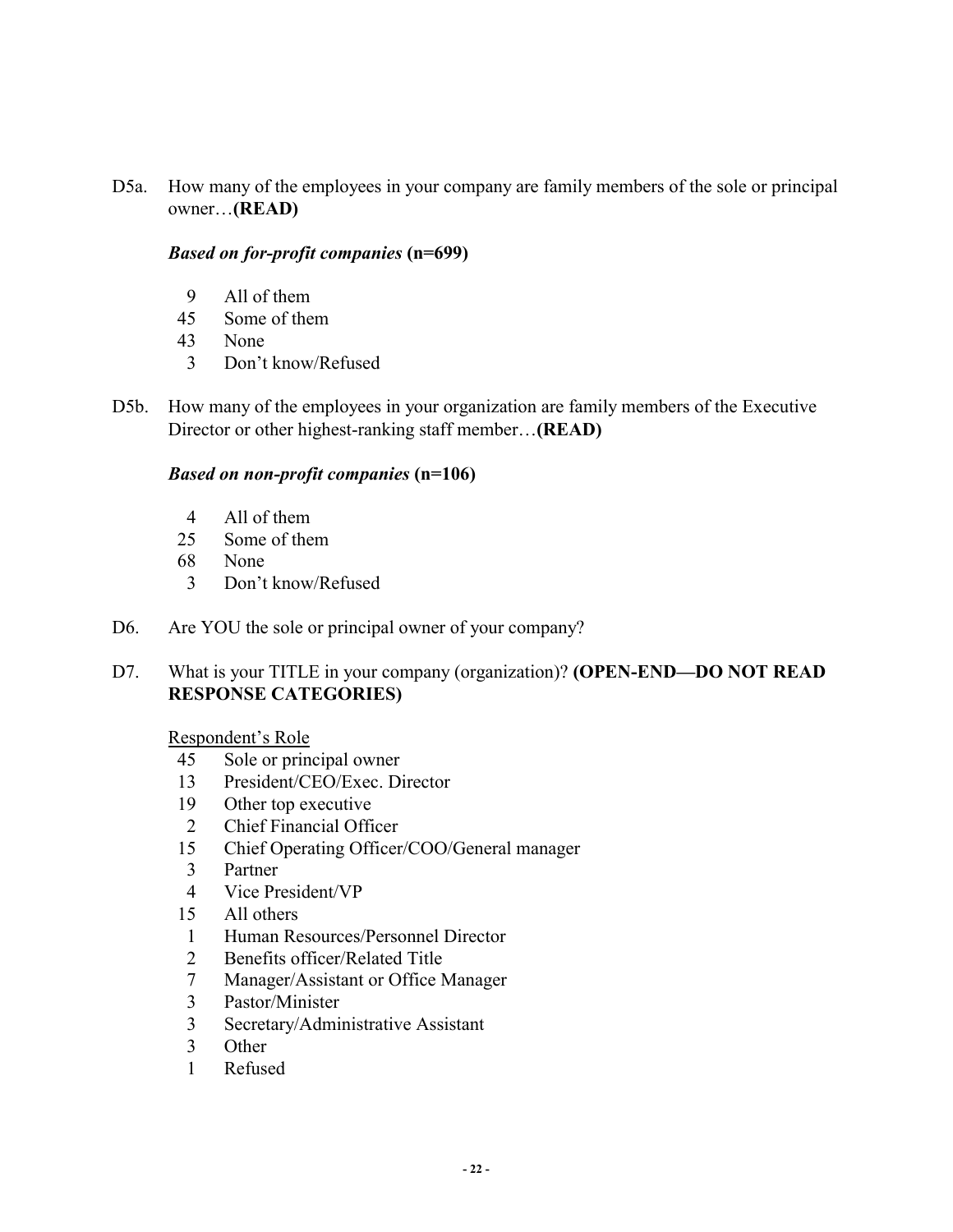- D8. Which ONE of the following categories BEST describes the amount of employee turnover at your company (organization)? **(READ)** 
	- 6 Most employees stay only a few months
	- 9 Many employees leave after a few months, but a core of employees stays
	- 29 Most employees stay a few years
	- 53 Employees rarely leave
		- \* New business/Too early to say **(VOL.)**
	- 3 Don't know/Refused
- D9. What is the racial or ethnic composition of MOST of your employees? Are they mostly…**(READ)** 
	- 68 White
	- 4 Black
	- 5 Hispanic or Latino
	- 2 Asian
	- 18 Mixed backgrounds **(VOL.)**
	- 4 Refused
- D9a. What level of education is required for MOST jobs in your company (organization)? Is it…**(READ)** 
	- 65 A high school degree or less
	- 19 Two years of college or some vocational or technical training AFTER high school
	- 9 A four-year college degree
	- 4 Post-graduate education
	- 4 Don't know/Refused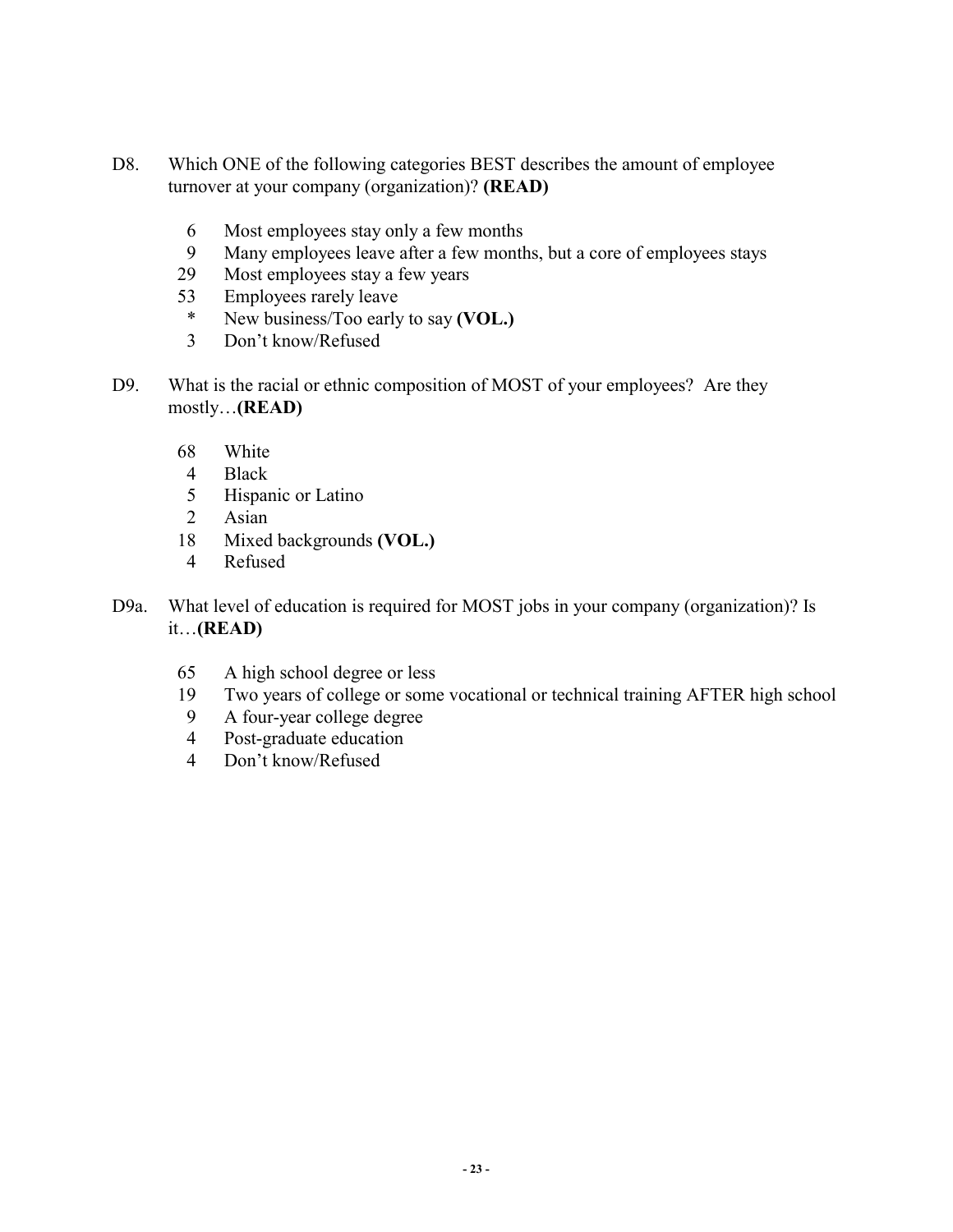**READ INTRO TO D10/D12 TO ALL:** Before my final questions, let me remind you that they are for classification purposes only – so we can describe the companies (organizations) who took part in our survey…

D10. For the last completed fiscal year, what was your company's approximate gross revenue? Just stop me when I get to the right category. **(READ)**

# *Based on for-profit organizations* **(n=699)**

- 36 Less than \$500,000
- 23 \$500,000 to less than \$1 million
- 11 \$1 million to less than \$2 million
- 3 \$2 million to less than \$3 million
- 2 \$3 million to less than \$5 million
- 1 \$5 million to less than \$10 million
- 1 \$10 million or more
- 8 Don't know
- 15 Refused
- D11. What PERCENT PROFIT did the company achieve for the last completed fiscal year? **IF NECESSARY, ADD:** Just your best estimate, it's okay to approximate…

#### *Based on for-profit organizations* **(n=699***)*

- 20 20% or more
- 15 10%-19%
- 9  $1\% 9\%$
- 12 No profit
- 26 Don't know
- 17 Refused
- D12a. Is your company's (organization's) total MONTHLY payroll over or under 10 thousand dollars?

# **IF MONTHLY PAYROLL IS \$10,000 AND OVER:**

D12b. To the nearest thousand dollars, what is your total MONTHLY payroll? **IF NECESSARY, ADD:** Just your best estimate to the nearest thousand dollars…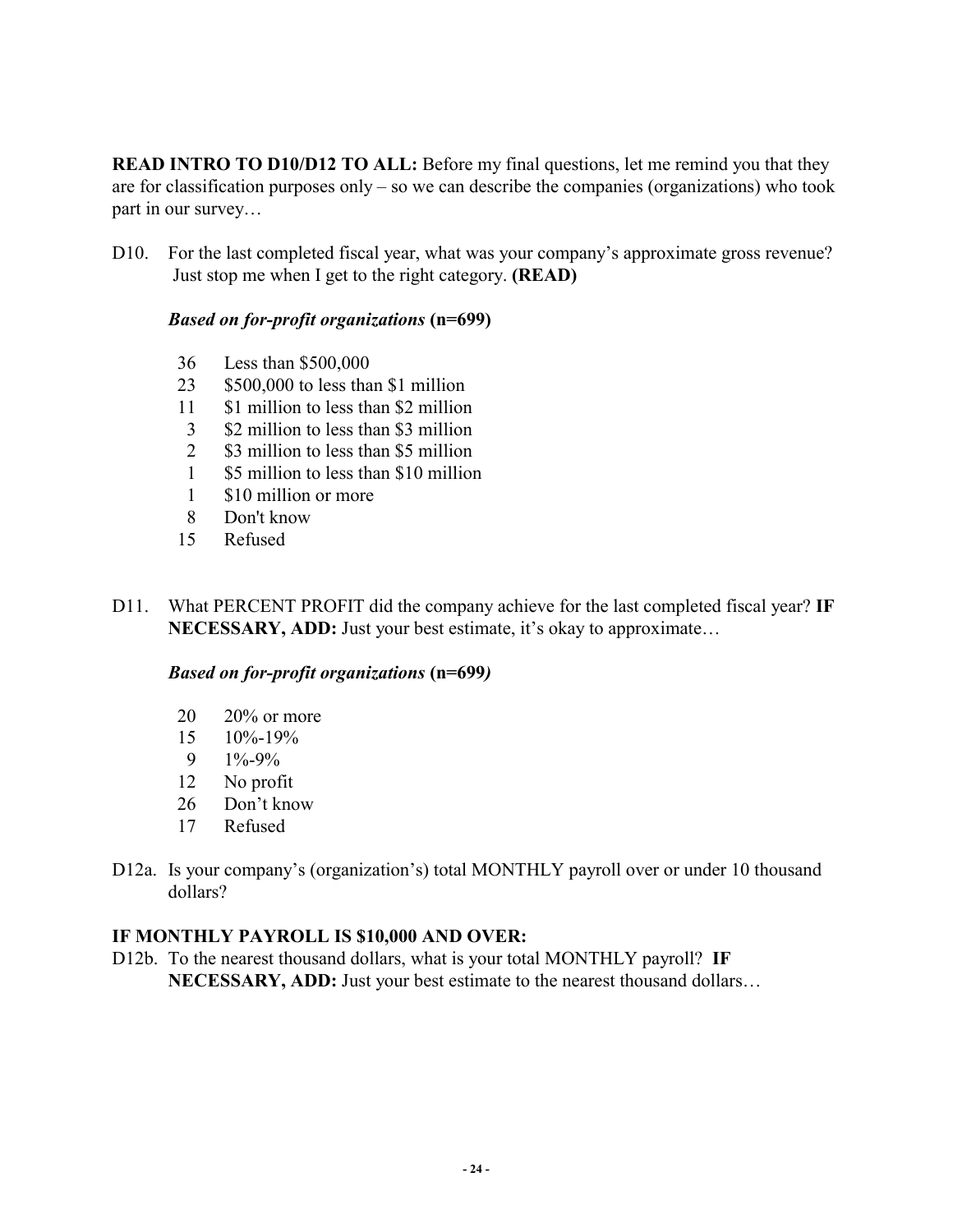# **IF MONTHLY PAYROLL IS UNDER \$10,000:**

D12c. To the nearest 500 dollars, what is your total MONTHLY payroll? **IF NECESSARY, ADD:** Just your best estimate to the nearest 500 dollars…

#### *Based on total sample*

Monthly Payroll

- 38 Total \$10,000 and over
- 16 \$25,000 or more
- 10 \$10,000 to less than \$25,000
- 12 Unspecified
- 44 Total under \$10,000
- 17 \$5,000 to less than \$10,000
- 14 Less than \$5,000
- 13 Unspecified
- 6 Not sure
- 12 Refused
- D13. My last question is about YOU... In politics TODAY, do you consider yourself a Republican, Democrat, or Independent?
	- 36 Republican
	- 25 Democrat
	- 27 Independent
	- 1 Other party **(VOL.)**
	- 2 No party **(VOL.)**
	- 2 Don't know
	- 7 Refused